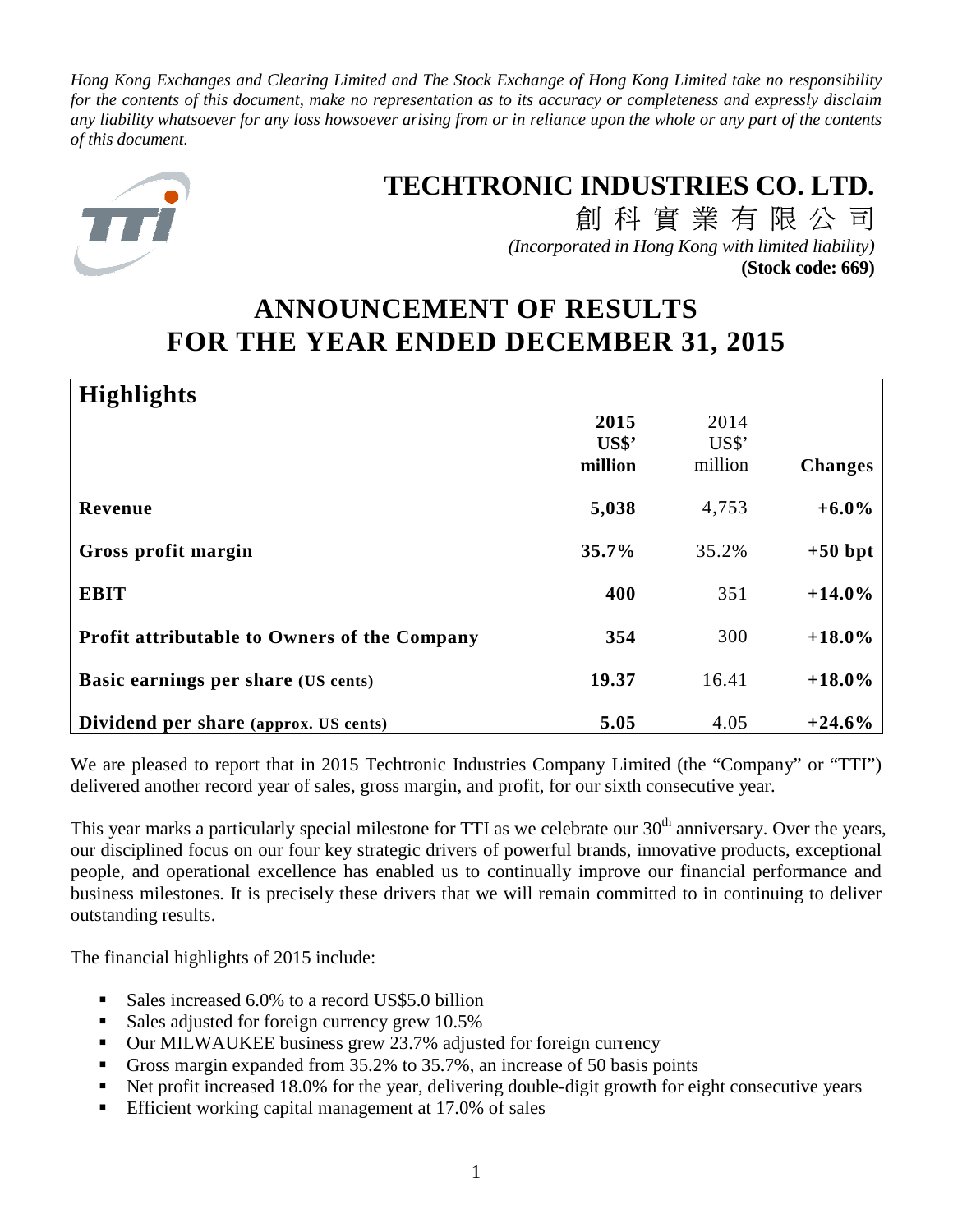## **BUSINESS HIGHLIGHTS**

### **Record Financial Performance**

Sales for the year ended December 31, 2015 increased 6.0% over 2014 to US\$5.0 billion driven by continued investment in new product development and marketing. Sales before currency adjustment rose significantly in all regions demonstrating the strength of our brands and product lines. Our largest business, Power Equipment, had another exceptional year with sales growth of 11.8% to US\$4.0 billion, accounting for 78.8% of total sales, and an increase in operating profit by 29.7% compared to 2014. In the Floor Care and Appliance division, consistent with our strategy in the first half of the year, we continued the planned exit of certain non-strategic lower margin businesses and categories with sales for the year declining 11.2% over 2014 to US\$1.0 billion. Looking ahead, we are strategically well positioned with our focus on cordless and commercial cleaning, leveraging our revitalised product portfolio and world-class brands.

Our gross profit margin improved for the seventh consecutive year to 35.7% from 35.2% last year driven by new product, volume growth, and productivity gains. Cost improvement initiatives across our global operations delivered significant savings in purchasing, supply chain, value engineering, and manufacturing. Our investments in automation and lean manufacturing continued driving both labor productivity and overall efficiency.

Earnings before interest and taxes, increased by 14.0% to US\$400 million, with the margin improving by 50 basis points to 7.9%. Shareholders' profits rose 18.0% to US\$354 million, with earnings per share increasing by 18.0% over 2014 to US19.37 cents. Working capital as a percent of sales remained low at 17.0% and our gearing at 13.4%.

The Board is recommending a final dividend of HK23.25 cents (approximately US2.99 cents) per share. Together, with the interim dividend of HK16.00 cents (approximately US2.06 cents) per share, this will result in a full-year dividend of HK39.25 cents (approximately US5.05 cents) per share, against HK31.50 cents (approximately US4.05 cents) per share in 2014, an increase of 24.6%.

#### **Innovative Products**

Our powerful brands and innovative products are connecting with a broader base of new customers, as well as deepening their reach with existing users. With our ongoing strategic investment in R&D and expertise applying our innovations to solve end-user needs, we continue to set the pace in lithium cordless technology expanding across platforms and creating exciting new categories in the industrial and consumer tools, outdoor products, and floor care segments. Our technology is continually setting the bar for innovation in our industries driving transformation. Further, we have expanded our capacity for new product development and are launching product innovations at an even faster pace.

We are committed to delivering the world's most advanced cordless tool technology in our FUEL product family and industry leading lithium cordless platforms in our RYOBI ONE+, RYOBI 36V/40V, AEG 18V Brushless, and MILWAUKEE M12 and M18 ranges. These platforms are being expanded with innovative new products at an unprecedented scale. Break-through development of the MILWAUKEE ONE-KEY program is the first ever digitally controlled platform for cordless tools and equipment. ONE-KEY integrates industry-leading tool electronics with custom-built cloud based technology for diagnostics and tool control, alongside a state-of-the-art tracking platform. We are leading the industry by linking the needs of our end-users more directly with our tools which leads to better product development and new marketing channels.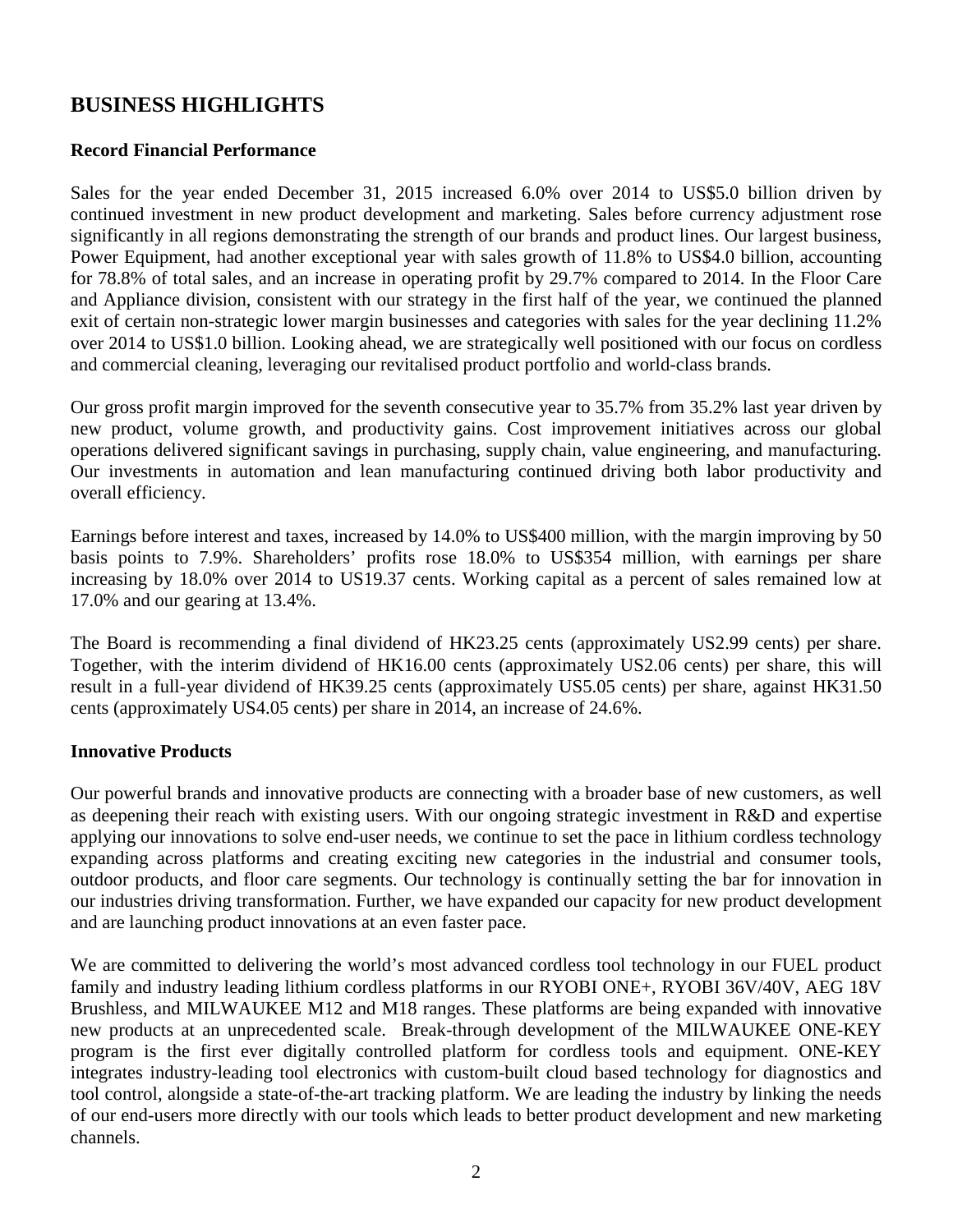We are relentlessly applying our lithium cordless technologies to new products in our outdoor and floor care product ranges. We are delivering lithium cordless flexibility and high performance brushless motor technology to demanding outdoor tools like chain saws and walk-behind lawn mowers. Additionally, our product development is on the leading edge of the vacuum industry revolution to lithium cordless. Our superior cleaning technology such as WIND TUNNEL coupled with our comprehensive IP portfolio puts us in a leading position in the design and development of exciting new floor care products in both the consumer and commercial segments of the market.

#### **Highly Focused Category Expansion**

We systematically search for opportunities to enter new product categories and create new businesses. One example is our successful drive into hand tools which continues to expand with a new range of HART hammer and striking tools, MILWAUKEE tapes, tool storage and plumbing tools and the integration of the EMPIRE brand, setting a foundation for future growth. We are fundamentally changing the way high-force tools are used by plumbers and electricians with our MILWAUKEE FORCE LOGIC range of crimpers, knockout and press fit cordless tools, and we have expanded into the construction lighting space with the new MILWAUKEE M12 and M18 cordless lighting solutions. We continue to invest in new products, technology and manufacturing to drive our expansion in these globally significant markets.

### **Expanding Global Reach**

Our highly selective, targeted expansion into under-represented markets continues to deliver results. The MILWAUKEE business, which grew 17.7% this past year, is expanding its reach in strategic markets across the world, as well as driving gains in North America, Australia and key European markets. We are bringing our new product stream to market by establishing sales, marketing and distribution in these geographies.

#### **Delivering Operational Excellence**

We have a deep commitment to operational excellence and continuous improvement which keeps us on the leading edge of our industries and generating value for our customers. Our disciplined processes in lean manufacturing, global purchasing, and value engineering continue to deliver efficiencies, reduce lead-times and improve quality and service levels. Additionally, we are adding production and supply chain capacity to support our growth. Our new technologies and products are fully supported by investments in manufacturing capabilities. These initiatives are driving long-term improvements in our operations, expanding gross margins and reducing working capital requirements.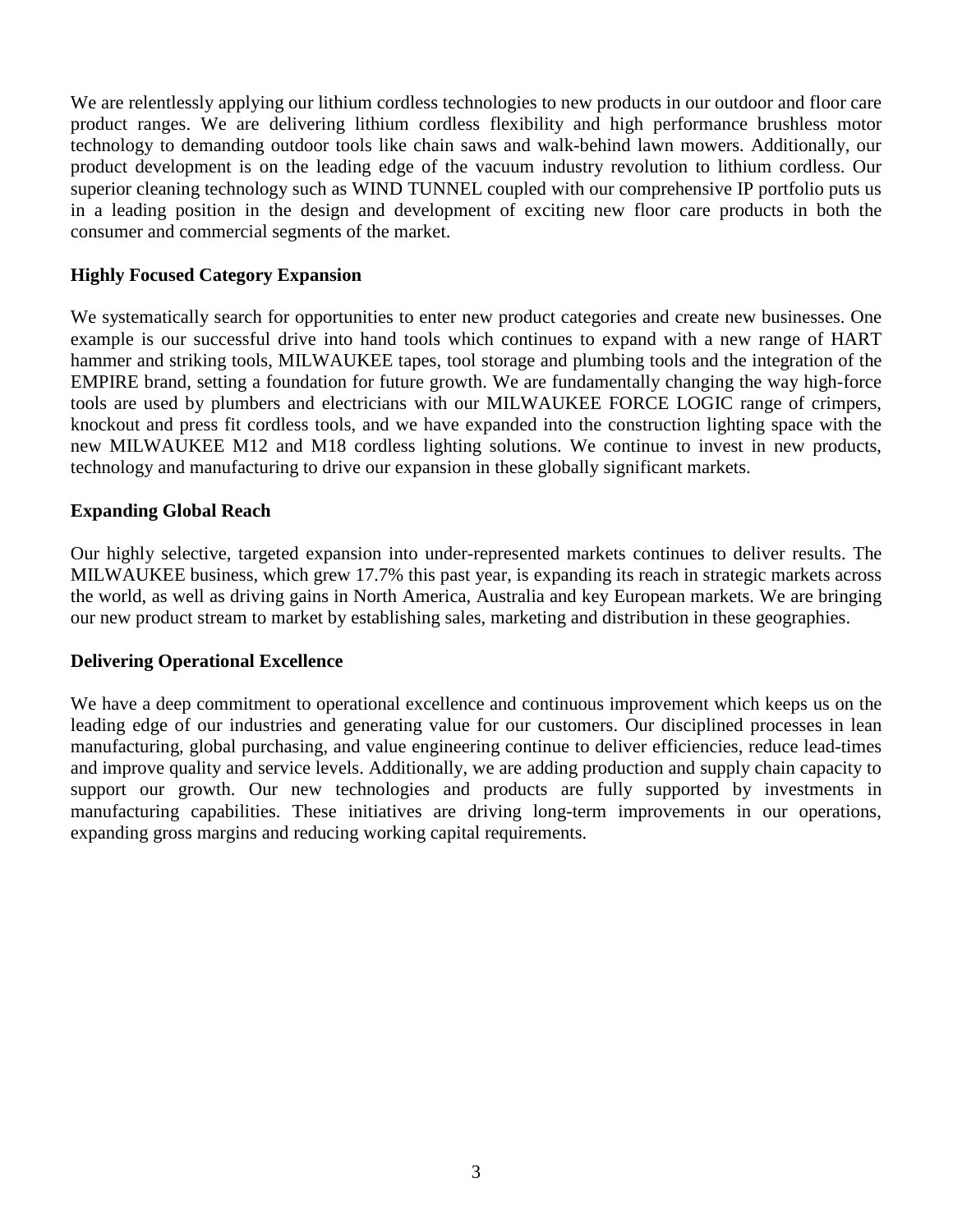## **DIVIDEND**

The Directors have recommended a final dividend of HK23.25 cents (approximately US2.99 cents) per share with a total of approximately US\$54,871,000 for the year ended December 31, 2015 (2014: HK19.00 cents (approximately US2.45 cents)) payable to the Company's shareholders whose names appear on the register of members of the Company on May 27, 2016. Subject to the approval of the shareholders at the forthcoming annual general meeting of the Company, the proposed final dividend is expected to be paid on or about June 24, 2016. This payment, together with the interim dividend of HK16.00 cents (approximately US2.06 cents) per share (2014: HK12.50 cents (approximately US1.61 cents)) paid on September 25, 2015, makes a total payment of HK39.25 cents (approximately US5.05 cents) per share for 2015 (2014: HK31.50 cents (approximately US4.05 cents)).

## **REVIEW OF OPERATIONS**

TTI delivered another year of record results in 2015 with revenue increasing 6.0%. Adjusted for foreign currency, sales for the period grew by 10.5% with North America growing 12.1%, Europe growing 5.1% and Rest of World growing 18.9%. This positive result was driven by a continuous flow of innovative new products backed by break-through technologies, including further expansion of our Lithium cordless platforms across our brands and product lines and into new categories.

## **Power Equipment**

Sales in Power Equipment, our largest business consisting of power tools, hand tools, outdoor products, and accessories, rose by 11.8% to US\$4.0 billion and grew 16.8% adjusted for foreign currency. We delivered growth in all geographic markets with our powerful portfolio of industry leading brands which include MILWAUKEE, AEG, RYOBI, EMPIRE, HART and HOMELITE. The business accounted for 78.8% of Group turnover, compared with 74.7% in 2014, with Earnings growing by 29.7% to US\$379 million.

## *Industrial*

Our MILWAUKEE industrial business had another excellent year, delivering 17.7% sales growth in the global industrial power tool, accessory and hand tool markets. The continued introduction of innovative products, entry into new product categories, execution of aggressive end user conversion initiatives, and a focus on operational excellence resulted in growth outpacing the market and significant share gains.

## *Power Tools*

With the FUEL cordless technology platform, MILWUAKEE continues to serve as the leader in the power tool corded to cordless revolution. We offer the industry's most comprehensive line of cordless industrial power tools powered by the M12 and M18 battery platforms. Our new M18 FUEL Magnetic Drill Press and M18 FUEL SUPERHANG drill provide the power of corded tools, while offering the convenience, safety and productivity of cordless. Introduction of the M18 FORCE LOGIC High Force Cutting and Crimping Tools created a strong entry into the global Power Utility space, and our M12 and M18 LED Lighting solutions have laid the foundation for leadership in the global construction lighting space.

#### *Accessories*

Our power tool accessory business continued its excellent performance with introductions in the Hole Saw, Twist Drilling and Driver Bit categories. The new HOLE DOZER range of bimetal hole saws drove double digit growth in the hole saw category, and SHOCKWAVE, a leading brand in impact driving accessories, received a comprehensive upgrade with new driver bit technology. The new SHOCKWAVE bits are best in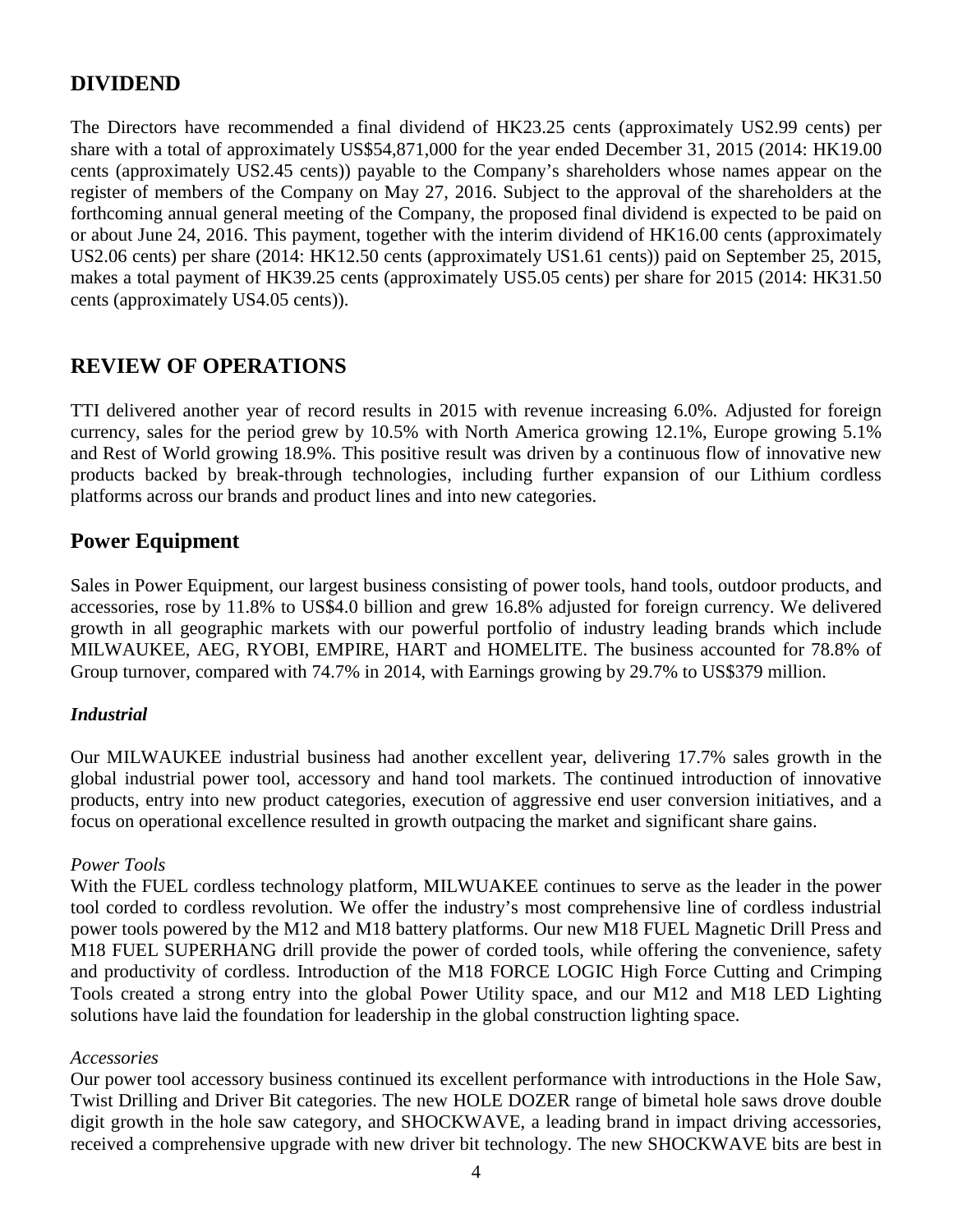class delivering thirty times longer life compared to many competing ranges of impact rated bits. Our new line of Titanium Coated and Cobalt drill bits feature exclusive RED HELIX geometry for faster drilling and the Titanium Coated drill bits incorporate SHOCKWAVE quick change hex shanks to enable highly productive drilling with impact drivers.

## *Hand Tools*

In 2015, MILWAUKEE launched more new hand tools than in any prior year, driving the continued rapid expansion of the business. Key product launches included a new range of Tape Measures designed for carpenters and general contractors that feature a unique blade coating to extend life and a wide base for more effective application during typical layout uses. Our expanded range of Pliers with innovations like reduced weight and optimized handle sizes are making inroads with electrical, plumbing, HVAC, MRO and remodeling specialists. The Interlocking Organizer and Tool Chest Combo are new additions to the growing range of extremely successful storage products. Additionally, Empire Level established itself as a market leader in the US and laid the foundation for future leadership in other key regions with the launch of Laser Etched squares and the innovative TRUE BLUE I-Beam levels.

## *Consumer and Professional*

During the year, RYOBI expanded its market share in North America and delivered double digit growth in Europe and Rest of World. The 18V RYOBI ONE+ system of tools and batteries continues to grow by over one million new customers annually, enhanced with a number of pioneering new products for nearly any project. Exciting new additions include the ONE+ 18V Hybrid Work Light for either AC or 18V power source use, ONE+ 3 Speed Impact Wrench giving the end-user greater control, ONE+ Compact Radio with built-in Bluetooth functionality and USB charging, an industry first ONE+ 10-inch Orbital buffer, ONE+ Drain Auger, ONE+ Brushless drill with incredible power and the new ONE+ Evercharge Handheld Vacuum with integrated charging.

AEG power tools continued to gain momentum with professional users. The successful 18V Brushless line of tools deliver best-in-class technology, performance and run time satisfying the needs of the tradesman. The new jobsite blower and random orbit sander have been important contributors to the 18V range. Excitingly, AEG 18V was the first-to-market with a high performance 6.0ah battery. AEG will continue to deliver compelling product innovations to the professional user.

## *Outdoor Products*

Outdoor Products delivered a strong year in 2015 across all regions. The expansion of Lithium cordless technology across our outdoor product ranges continued with the rollout of new products in our "gas-likepower" 36V/40V RYOBI Lithium cordless platform and RYOBI ONE+ 18V line of tools. We are widening our leadership with the launch of the first-in-class brushless motor AEG 58V Lithium Ion Professional Grade cordless product line consisting of a string trimmer, blower, chain saw, hedge trimmer and lawn mower. The tools in this system include highly efficient, long-lasting brushless motors, and cutting edge lithium cordless performance, enabling us to reach a new group of users.

In addition to maintaining our dominance in cordless, we continued expanding sales of our gas categories with enhanced RYOBI gas trimmers featuring professional design engines and a new electric start, as well as a new gas powered pressure washer. The full line of RYOBI electric pressure washers, with premium nozzles for faster cleaning, continue to be well-received delivering best-in-class performance at an incredible value for the consumer.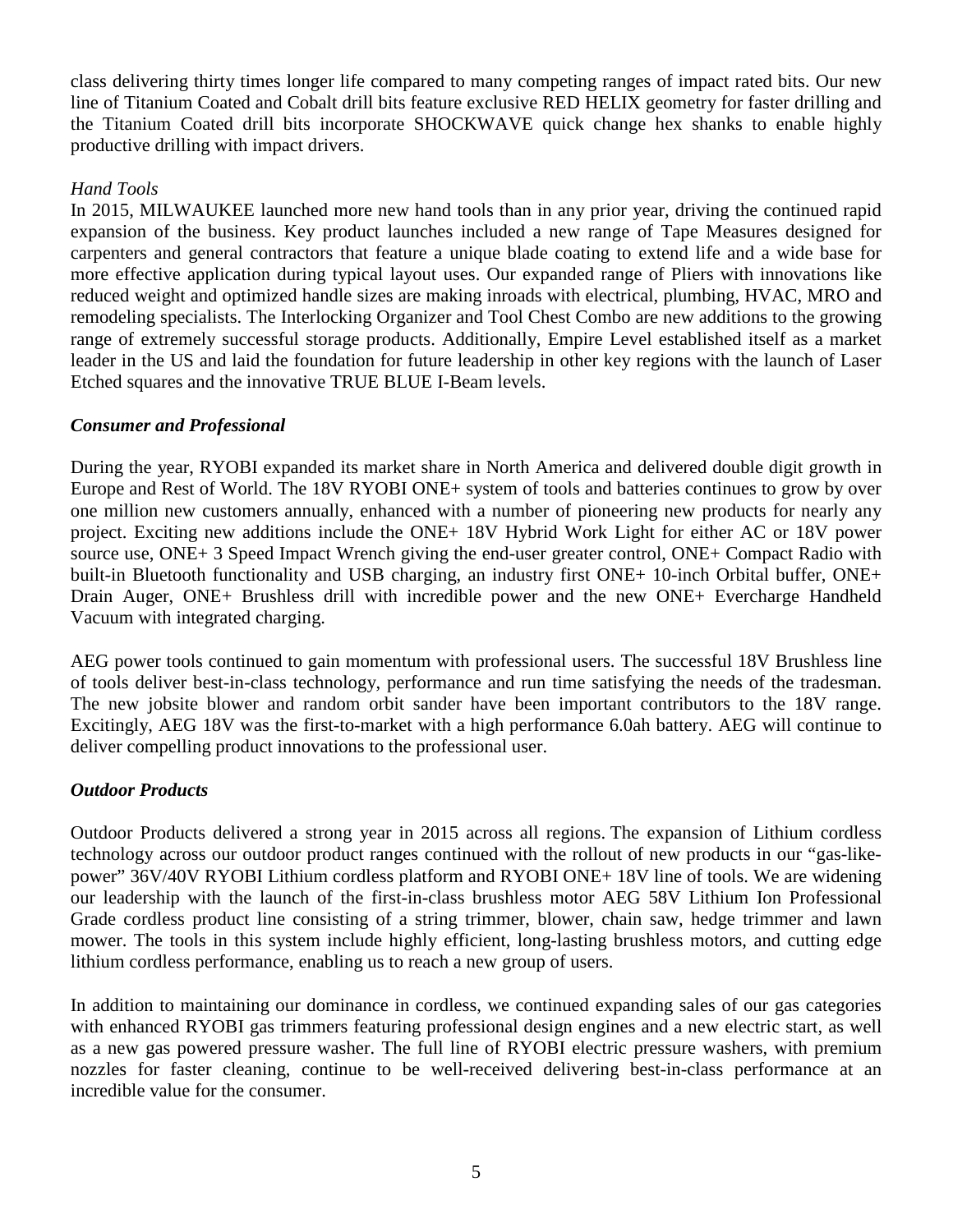## **Floor Care and Appliances**

The Floor Care and Appliances business reported sales of US\$1.0 billion. Accounting for 21.2% of the Group's revenue. On a global basis, Hoover and Oreck's business were up after adjusted for foreign currency. The overall division was down by 11.2%, primarily due to a mandated European Union (EU) Energy Labeling Directive and the strategic exit of certain low margin products and OEM businesses. We view these as episodic and the business will resume its normal course in the years to come. The business is primarily comprised of the HOOVER, ORECK, VAX and DIRT DEVIL brands.

In North America, our HOOVER cordless Lithium range of stick and upright vacuums are gaining popularity. Standout products are the HOOVER LINX cordless stick that received industry recognition as the best cordless vacuum in a review by a respected consumer product testing group and the innovative HOOVER AIRLIFT deluxe cordless upright with a one-hand lift off canister. Dirt Devil launched a new range of Power series vacuums and hand held stick vacuums for the US and Canadian market, offering innovative design and outstanding value for the consumer. Our foundation of cordless innovation and leadership consumer design will fuel our growth going forward.

Commercial cleaning is an exciting category where we, prior to the Oreck acquisition, had limited penetration. We are aggressively expanding into this segment, which we expect to be one of the key growth drivers in floor care in the years to come. In 2015, growth in our commercial cleaning business under the HOOVER and ORECK brands was driven by the launch of new cordless platforms. Hoover introduced an industry leading range of 40V high performance cordless products for large area cleaning building upon HUSHTONE noise reduction technology, while Oreck launched a new 20V platform for small area commercial cleaning, for both wet and dry cleaning requirements. We have a product offering filled with innovation and a comprehensive intellectual property portfolio for future product development that will drive market change in the commercial cleaning industry.

In Europe, 2015 proved to be challenging as the industry absorbed key changes in eco-legislation and faced foreign currency headwinds, but benefited from substantial growth in the cordless category. VAX is the dominant brand in the UK upright and carpet washing segments with DIRT DEVIL brand a leader in the German robotic category. Most exciting was the continued success of our expanding cordless range with AIR Cordless Lift leading the way as the first full-sized cordless lift-off in the UK. With a large pipeline of products in development and marketing resources being deployed, we are focused on driving the industry and consumer shift to cordless cleaning.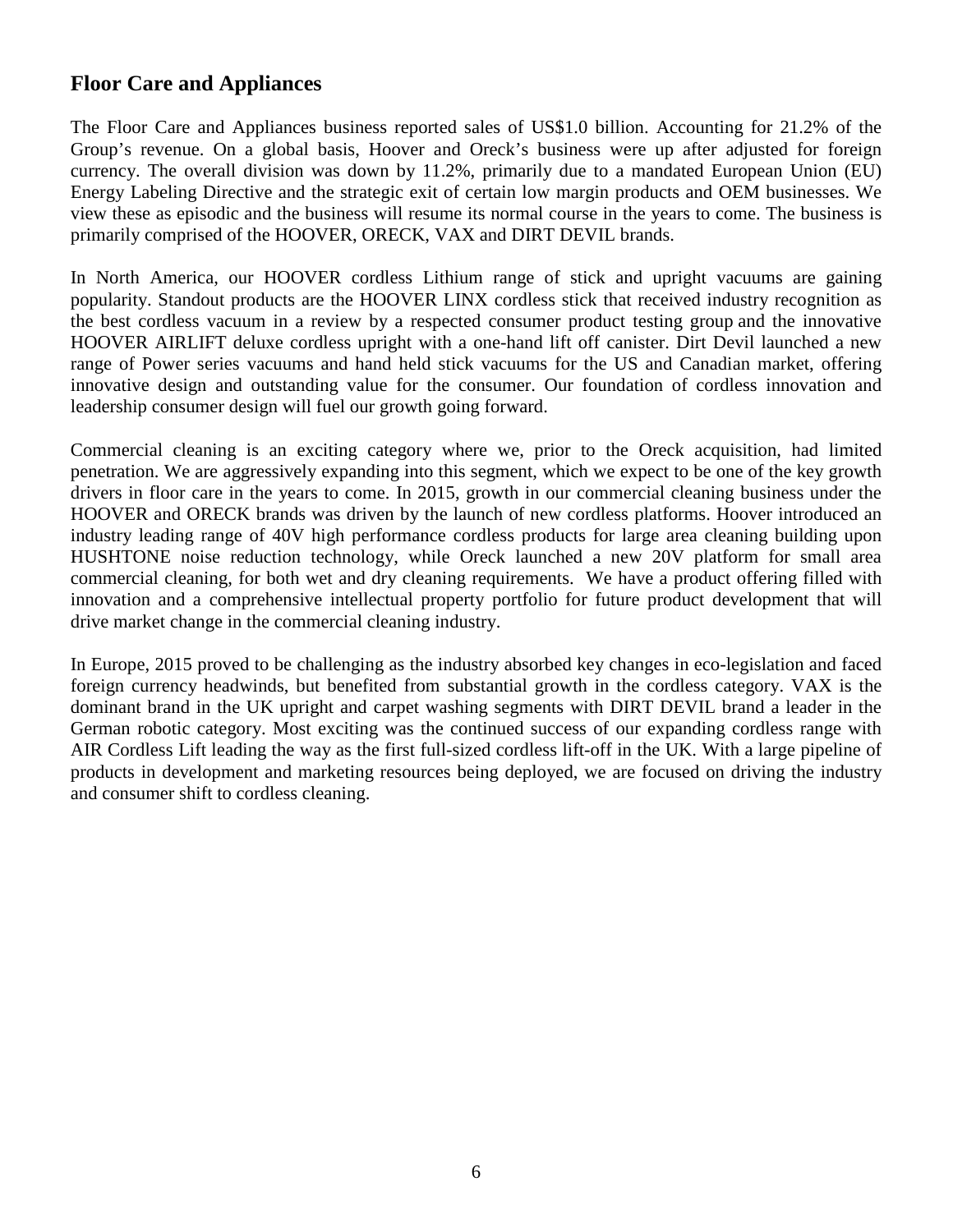## **FINANCIAL REVIEW**

## **FINANCIAL RESULTS**

## *Result Analysis*

The Group's revenue for the year amounted to US\$5.0 billion, an increase of 6.0% as compared to US\$4.8 billion in 2014. Profit attributable to Owners of the Company amounted to US\$354 million as compared to US\$300 million in 2014, an increase of 18.0%. Basic earnings per share for the year improved to US19.37 cents as compared to US16.41 cents in 2014.

EBITDA amounted to US\$570 million, an increase of 14.1% as compared to US\$500 million in 2014.

EBIT amounted to US\$400 million, an increase of 14.0% as compared to US\$351 million in 2014.

## *Gross Margin*

Gross margin improved to 35.7% as compared to 35.2% last year. The margin improvement was the result of new product introduction, category expansion, improvements in operational efficiency and supply chain productivity.

## *Operating Expenses*

Total operating expenses for the year amounted to US\$1,403 million as compared to US\$1,326 million in 2014, representing 27.9% of turnover (2014: 27.9%). The increase was mainly due to the strategic spent on advertising and promotion on new products, and the one time costs associated with the exiting of nonstrategic Floor Care operations.

Investments in product design and development amounted to US\$128 million, representing 2.5% of turnover (2014: 2.5%) reflecting our continuous strive for innovation. We will continue to invest to create breakthrough technology and deliver broad base end-user products and categories as these are most critical not only to maintain sales growth momentum but also margin expansions.

Net interest expenses for the year amounted to US\$13 million as compared to US\$25 million in 2014, a reduction of US\$12 million or 48.8%. Interest coverage, expressed as a multiple of EBITDA to total interest was 24.8 times (2014: 13.0 times).

The effective tax rate, being tax charged for the year to before tax profits was at 8.5% (2014: 7.9%). The Group will continue to leverage its global operations to sustain the overall tax efficiencies.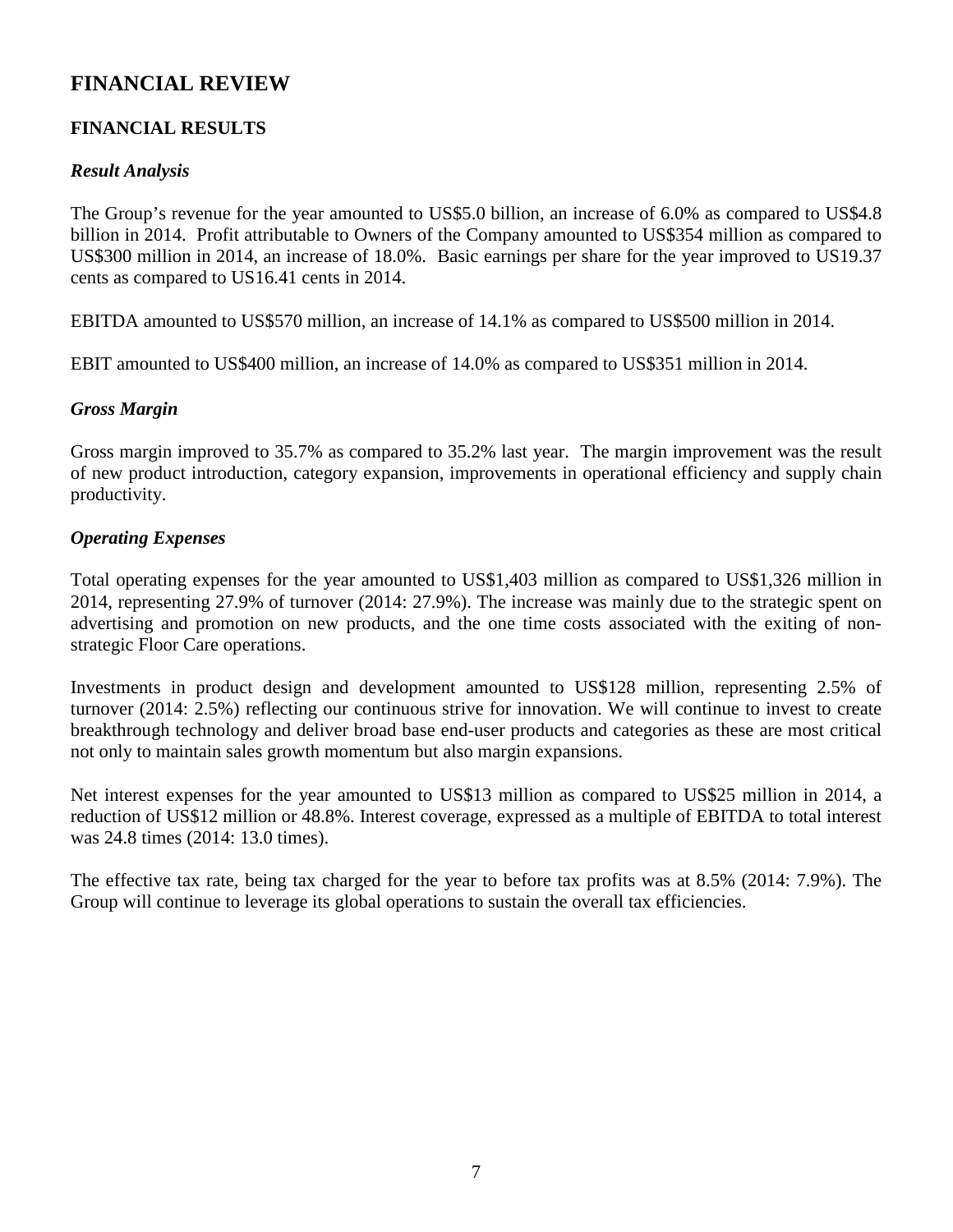## **LIQUIDITY AND FINANCIAL RESOURCES**

## *Shareholders' Funds*

Total shareholders' funds amounted to US\$2.2 billion as compared to US\$2.0 billion in 2014. Book value per share was at US\$1.18 as compared to US\$1.07 last year, an increase of 10.3%.

## *Financial Position*

The Group continued to maintain a strong financial position. As at December 31, 2015, the Group's cash and cash equivalents amounted to US\$775 million (2014: US\$690 million), of which 40.6%, 26.6%, 14.0% and 18.8% were denominated in US\$, RMB, HK\$ and other currencies respectively.

The Group's net gearing, expressed as a percentage of total net borrowing (excluding bank advance from factored trade receivables which are without recourse in nature) to equity attributable to Owners of the Company, was at 13.4% as compared to 10.0% last year. Excluding the one time cash charge of US\$70 million for the purchase of the Group's head office premise in Hong Kong, the net gearing was at 9.9%. The group remains confident that gearing will remain low going forward.

## *Bank Borrowings*

Long term borrowings accounted for 42.9% of total debts (2014: 36.3%).

The Group's major borrowings continued to be in US Dollars and in HK Dollars. Borrowings are predominantly LIBOR or Hong Kong best lending rates based. There is a natural hedge mechanism in place as the Group's major revenues are in US Dollars and currency exposure therefore is low. Currency, interest rate exposures, and cash management functions are all being closely monitored and managed by the Group's treasury team.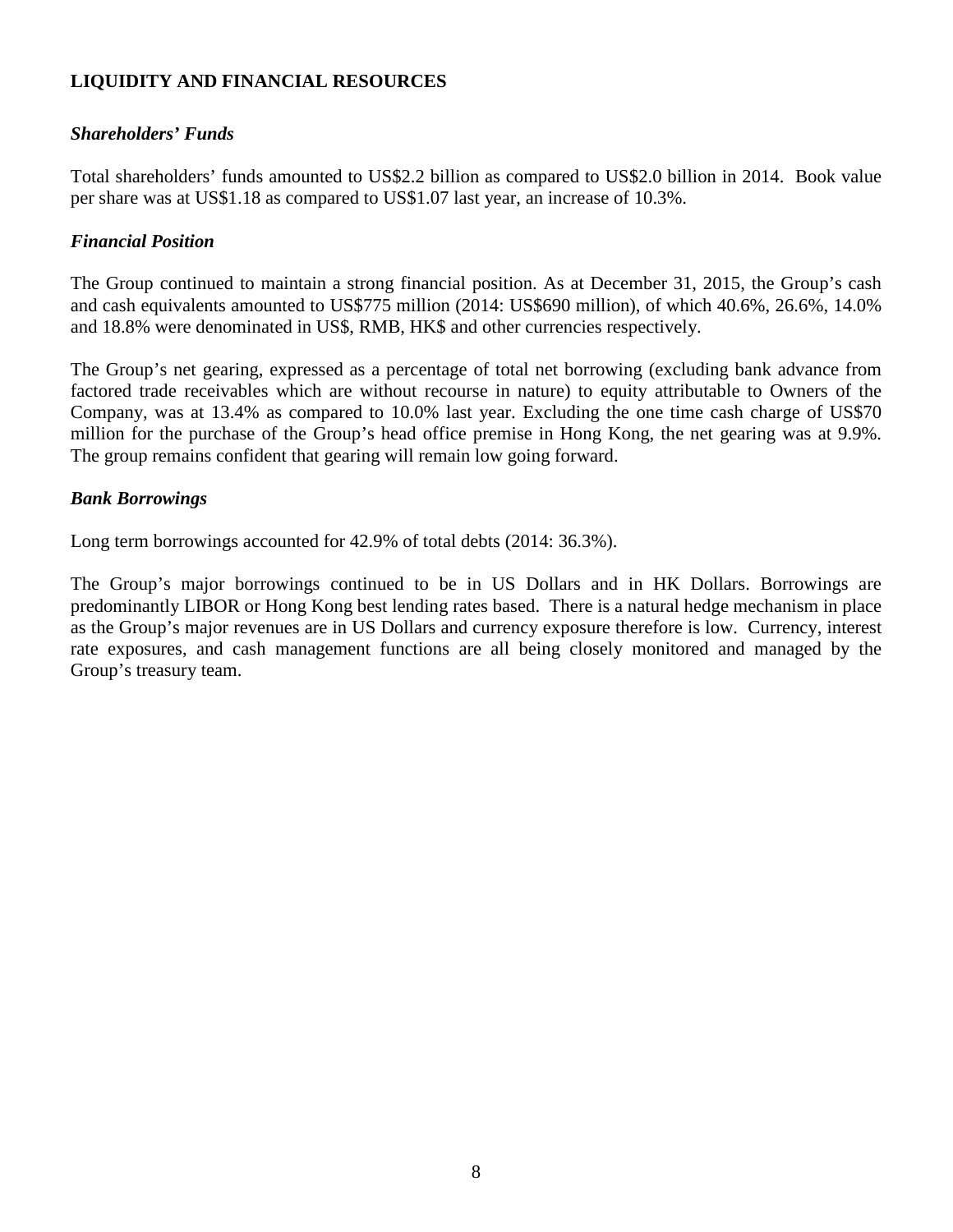## *Working Capital*

Total inventory was at US\$1,190 million as compared to US\$1,056 million in 2014. Days inventory increased by 5 days from 81 days to 86 days. The increase was mainly due to the strategic decision to carry a higher level of inventory to support our service level, considering our high growth momentum. The Group will continue to focus in managing the inventory level and improve inventory turns.

Trade receivable turnover days were at 60 days as compared to 59 days last year. Excluding the gross up of the receivables factored which is without recourse in nature, receivable turnover days were at 55 days as compared to 54 days last year. The Group is comfortable with the quality of the receivables and will continue to exercise due care in managing the credit exposure.

Trade payable days were 84 days as compared to 87 days in 2014.

Working capital as a percentage of sales was at 17.0% as compared to 14.6% in 2014.

## *Capital Expenditure*

Total capital expenditures for the year amounted to US\$232 million (2014: US\$154 million), including US\$70 million of office premises located in Hong Kong.

## *Capital Commitments and Contingent Liabilities*

As at December 31, 2015, total capital commitments amounted to US\$23 million (2014: US\$12 million) and there were no material contingent liabilities or off balance sheet obligations.

## *Charge*

None of the Group's assets are charged or subject to encumbrance.

## *Major Customers and Suppliers*

For the year ended December 31, 2015

- (i) the Group's largest customer and five largest customers accounted for approximately 42.7% and 52.3% respectively of the Group's total revenue; and
- (ii) the Group's largest supplier and five largest suppliers accounted for approximately 4.6% and 16.6% respectively of the Group's total purchases (not including purchases of items which are of a capital nature).

As far as the Directors are aware, none of the Directors, their associates or any shareholders who owned more than 5% of TTI's share capital had any interest in the five largest customers or suppliers of the Group.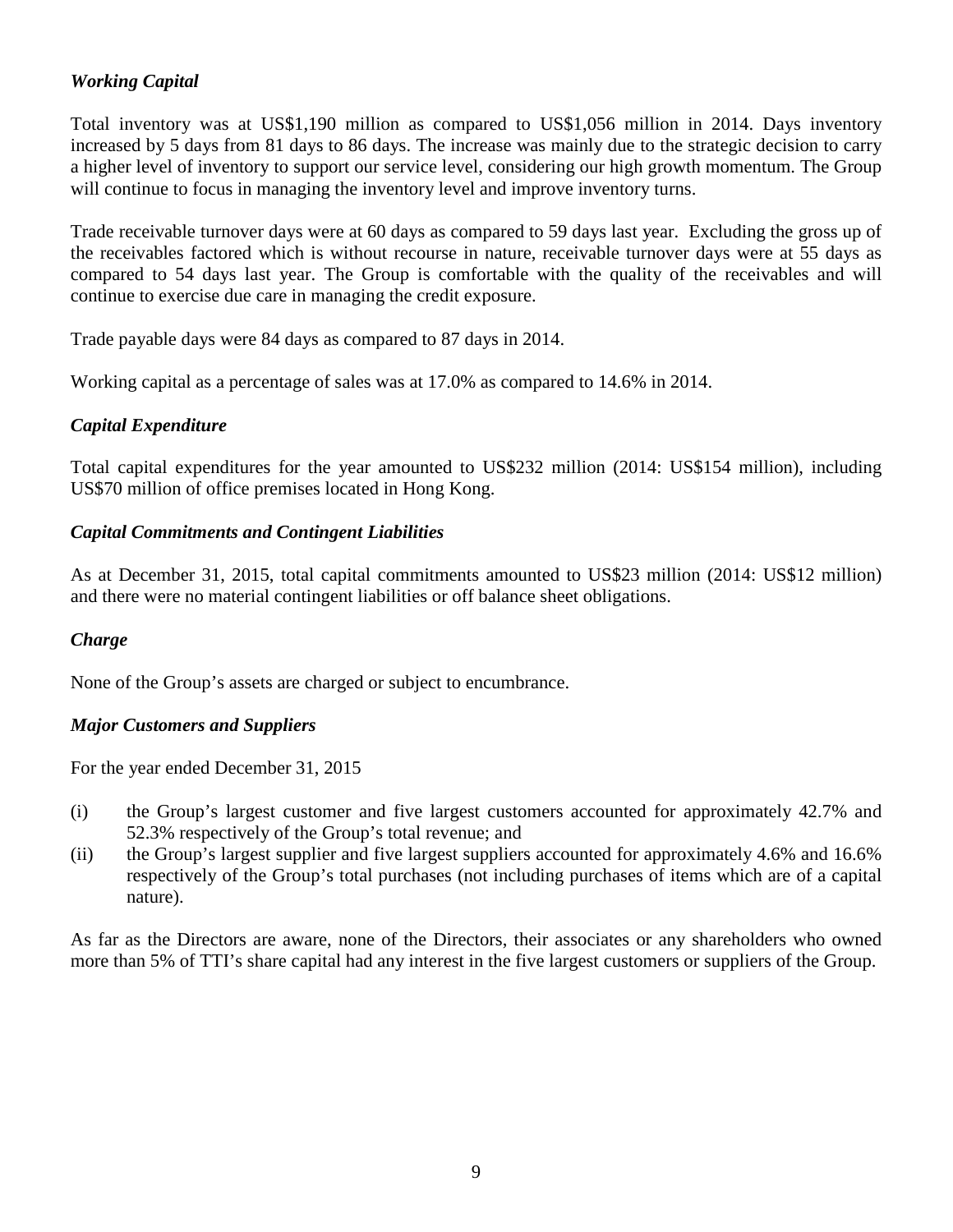#### **HUMAN RESOURCES**

The Group employed a total of 20,517 employees as at December 31, 2015 (2014: 20,081) in Hong Kong and overseas. Total staff cost for the year under review amounted to US\$727 million (2014: US\$678 million).

The Group regards human capital as vital for the Group's continuous growth and profitability and remains committed to improving the quality, competence and skills of all employees. It provides job-related training and leadership development programs throughout the organization. The Group continues to offer competitive remuneration packages, discretionary share options and bonuses to eligible staff, based on the performance of the Group and the individual employee.

### **CORPORATE STRATEGY AND BUSINESS MODEL**

The Group is a world-class leader in design, manufacturing and marketing of power tools, outdoor power equipment and floor care for consumers, professional and industrial users in the home improvement, infrastructure and construction industries. We are committed to implementing our long term strategic plan that focuses on "Powerful brands, Innovative Products, Operational Excellence and Exceptional People".

We continue to strengthen our portfolio of powerful brands with a focused marketing approach. Brands extension into new product categories and under-represented markets enable us to generate outstanding growth. Geographic expansion will be a highlight of TTI's future, our long term strategy is to aggressively build our business outside the U.S. and we have spent relentless efforts to expand or establish presence in high potential markets around the world.

Introducing innovative new products is the centerpiece of our long term strategy. We continue to invest in building a high-speed product development process, enabling us to respond faster to customer requests and emerging opportunities, giving us a vigorous competitive advantage.

Our strategy in operational excellence will continue, we will drive further gains in efficiency across our manufacturing operations, supporting further margin improvement.

We continue to deploy our Leadership Development Program (LDP) to develop our pool of talent for the future. The LDP initiative is successfully feeding talent into key positions throughout the company.

## **REVIEW OF FINANCIAL INFORMATION**

The Audit Committee has reviewed with senior management of the Group and Messrs Deloitte Touche Tohmatsu the accounting principles and practices adopted by the Group and has discussed internal controls and financial reporting matters, including the review of Group's consolidated financial statements for the year ended December 31, 2015. The Board acknowledges its responsibility for the preparation of the accounts of the Group.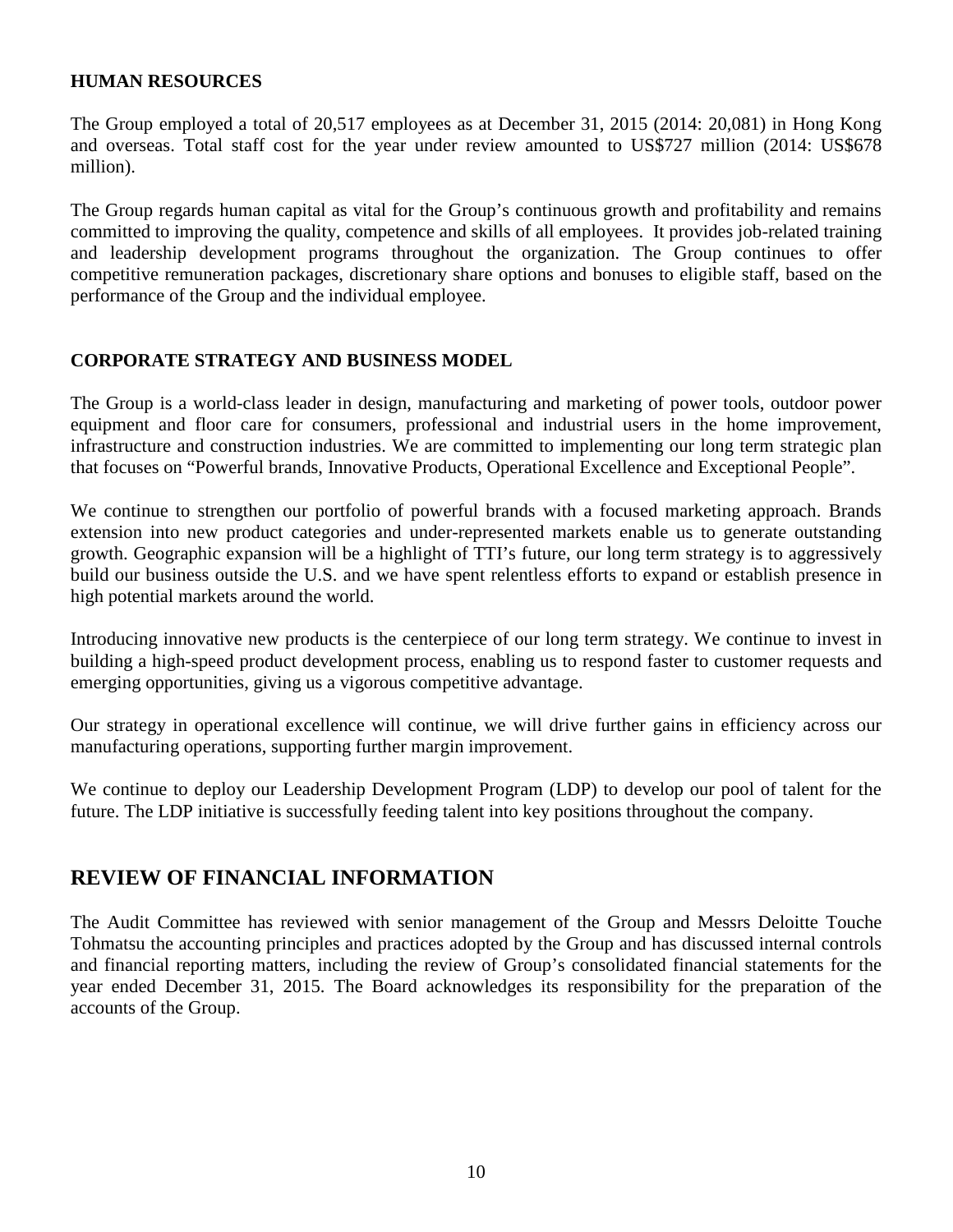## **COMPLIANCE WITH THE CORPORATE GOVERNANCE CODE OF THE LISTING RULES**

The Company has complied with all the code provisions of the Corporate Governance Code set out in Appendix 14 of the Rules Governing the Listing of Securities on the Stock Exchange of Hong Kong Limited (the "Listing Rules") (the "Corporate Governance Code") throughout the year ended December 31, 2015, save that:

- 1. none of the Directors are appointed for a specific term since they are subject to retirement by rotation and re-election in accordance with the Articles of Association of the Company. Under Article 107(A) of the Articles of Association of the Company, one-third of the board of directors (the "Board") must retire by rotation at each general meeting of the Company, and if eligible, offer themselves for re-election.
- 2. Mr Horst Julius Pudwill (Chairman of the Board) and Mr Joel Arthur Schleicher (an Independent Non-executive Director), who has retired after the conclusion of the annual general meeting of the Company held on May 22, 2015 (the "2015 Annual General Meeting"), were unable to attend the 2015 Annual General Meeting due to business reason and prior engagement respectively.

The Company has also voluntarily complied with a number of the recommended best practices set out in the Corporate Governance Code, aimed at further enhancement of the Company's corporate governance standard as well as promotion of the best interests of the Company and shareholders as a whole.

## **COMPLIANCE WITH THE MODEL CODE OF THE LISTING RULES**

The Board has adopted the provisions of the Model Code for Securities Transactions by Directors of Listed Issuers set out in Appendix 10 of the Listing Rules (the "Model Code"). Specific enquiries have been made with all Directors who have confirmed that they have fully complied with the required standards as set out in the Model Code during the year ended December 31, 2015.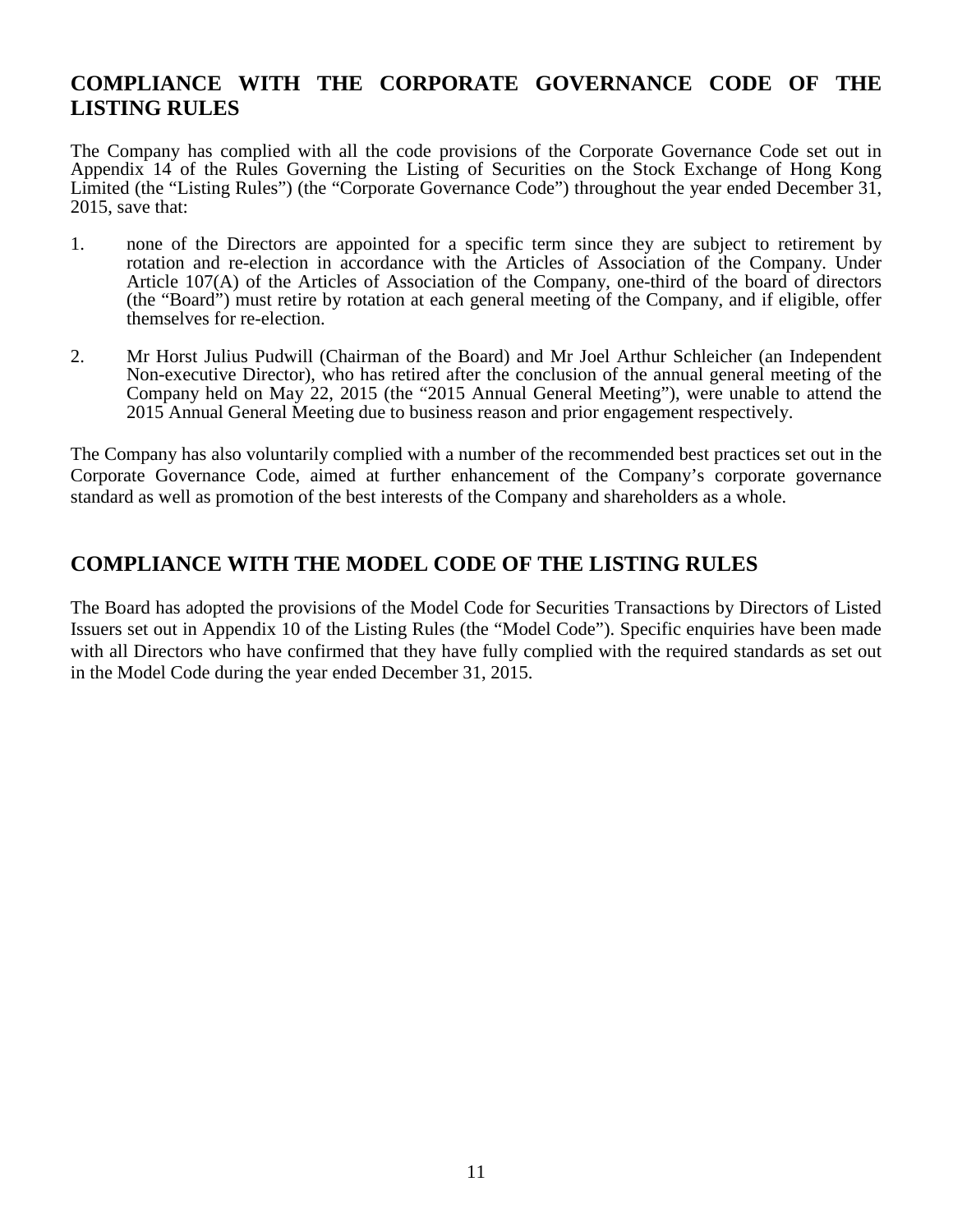## **PURCHASE, SALE OR REDEMPTION OF SECURITIES**

Other than for satisfying the awarded shares granted under the Company's share award scheme (details of which will be set out in the 2015 Annual Report of the Company), neither the Company nor any of its subsidiaries purchased, redeemed or sold any of the Company's listed securities during the year.

## **CLOSURE OF REGISTER OF MEMBERS**

The register of members of the Company will be closed for the following periods:

To ascertain members' eligibility to attend and vote at the 2016 Annual General Meeting, the register of members of the Company will be closed from May 19, 2016 to May 20, 2016, both days inclusive, during which period no transfers of shares will be effected. In order to qualify to attend and vote at the 2016 Annual General Meeting, all transfers accompanied by the relevant share certificates must be lodged with the Company's share registrars, Tricor Secretaries Limited, at Level 22, Hopewell Centre, 183 Queen's Road East, Hong Kong for registration not later than 4:00 p.m. on May 18, 2016.

To ascertain members' entitlement to the final dividend, the register of members of the Company will be closed on May 27, 2016 when no transfers of shares will be effected. In order to qualify for the final dividend, all transfers accompanied by the relevant share certificates must be lodged with the Company's share registrars, Tricor Secretaries Limited, at Level 22, Hopewell Centre, 183 Queen's Road East, Hong Kong for registration not later than 4:00 p.m. on May 26, 2016.

## **ANNUAL GENERAL MEETING**

The annual general meeting of the Company will be held on May 20, 2016 and the notice of the annual general meeting will be published and dispatched to the shareholders of the Company within the prescribed time and in such manner as required under the Listing Rules.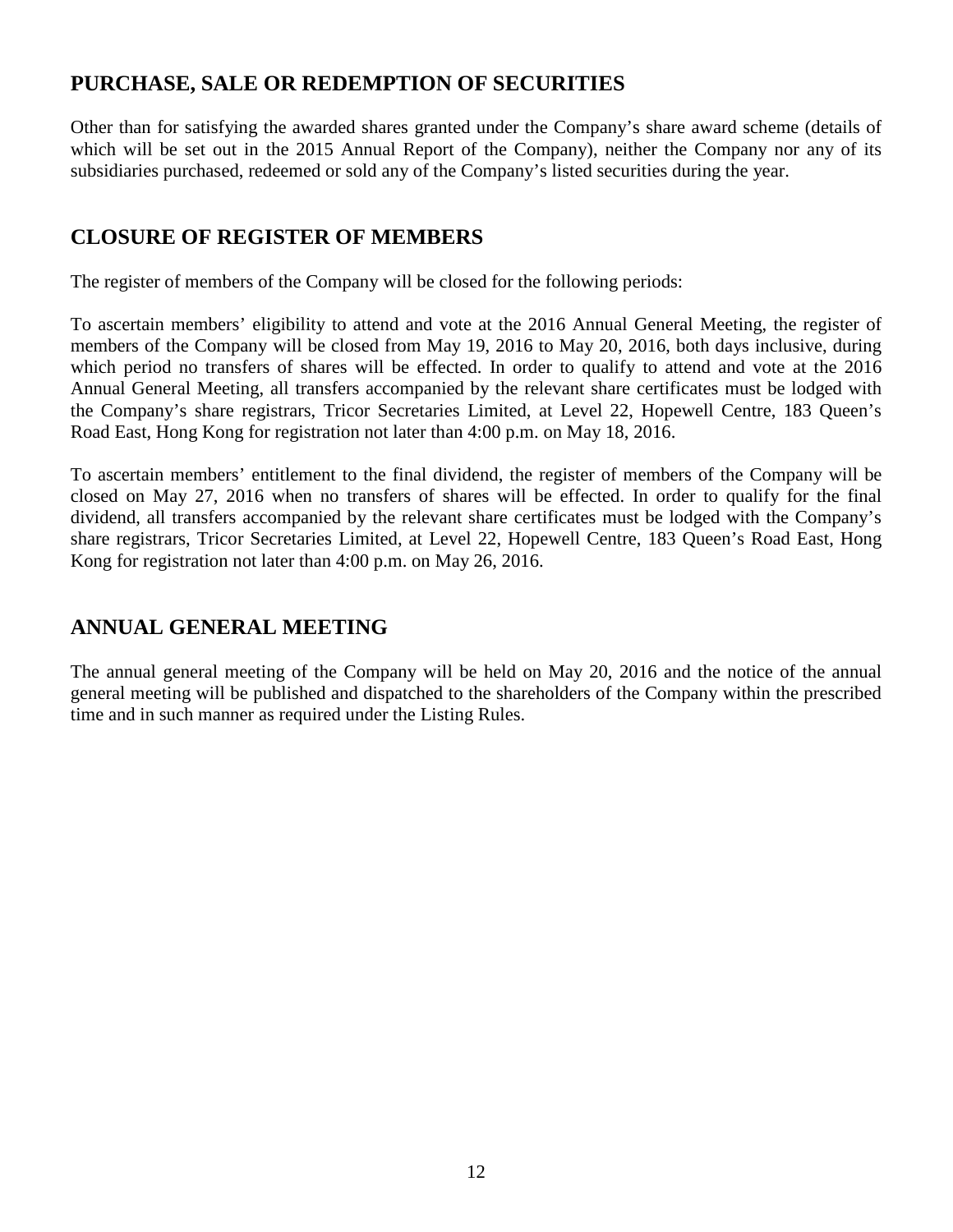## **OUTSTANDING PROSPECTS**

### **Outlook Remains Strong**

As we reflect on thirty years of accomplishment, we are determined to continue our remarkable growth and lead the industry's cordless revolution forward. Backed by our experience building the best brands, developing the most advanced technologies, and creating innovative products, we enter 2016 with our most dynamic lineup ever, expanding our RYOBI ONE+ system and MILWAUKEE M12, M18 and FUEL platforms across traditional and new ranges and categories. A new powerful AEG 58V PRO Lithium range of outdoor tools will deliver power and run-time commercial users demand and the MILWAUKEE ONE-KEY digital platform for tools and equipment will revolutionize the way work gets done. Our cordless floor care and outdoor products are transforming both the consumer and commercial segments of the market, while growth in our hand tool and accessory businesses continues to surge. The future for TTI is indeed a very exciting and bright one.

We would like to thank our loyal customers and business partners for their ongoing support. Our dedicated, skilled and passionate teams are the keys to all that we have been able to accomplish enabling us to deliver consistently outstanding results. We are grateful to our Board of Directors for their ongoing strategic contributions. Our success has been, and will firmly remain, the result of a dedicated team effort.

> By Order of the Board **Horst Julius Pudwill**  Chairman

Hong Kong, March 15, 2016

*As at the date of this announcement, the Board comprises five group Executive Directors, namely Mr Horst Julius Pudwill (Chairman), Mr Joseph Galli Jr. (Chief Executive Officer), Mr Patrick Kin Wah Chan, Mr Frank Chi Chung Chan and Mr Stephan Horst Pudwill, two Non-executive Directors, namely Prof Roy Chi Ping Chung BBS JP and Mr Camille Jojo and four Independent Non-executive Directors, namely Mr Christopher Patrick Langley OBE, Mr Manfred Kuhlmann, Mr Peter David Sullivan and Mr Vincent Ting Kau Cheung.*

*This results announcement is published on the websites of the Company (www.ttigroup.com) and the HKExnews (www.hkexnews.hk).* 

*"MILWAUKEE, ONE-KEY, HOLE DOZER, FORCE LOGIC, EMPIRE, FUEL, SUPERHANG, RED HELIX, M12, TRUE BLUE, M18, M18 FUEL, SHOCKWAVE, HOMELITE, ONE+, HOOVER, WINDTUNNEL, LINX, AIRLIFT, HUSHTONE, DIRT DEVIL, VAX, AIR, ORECK, HART" are trademarks of the TTI Group.* 

*"AEG" is a registered trademark of AB Electrolux (publ) and is used by the TTI Group pursuant to a license granted by AB Electrolux (publ).* 

*"RYOBI" is a registered trademark of Ryobi Limited and is used by the TTI Group pursuant to a license granted by Ryobi Limited.* 

*The Bluetooth*®  *word mark and logos are registered trademarks owned by Bluetooth SIG, Inc. and any use of such marks by TTI is under license.*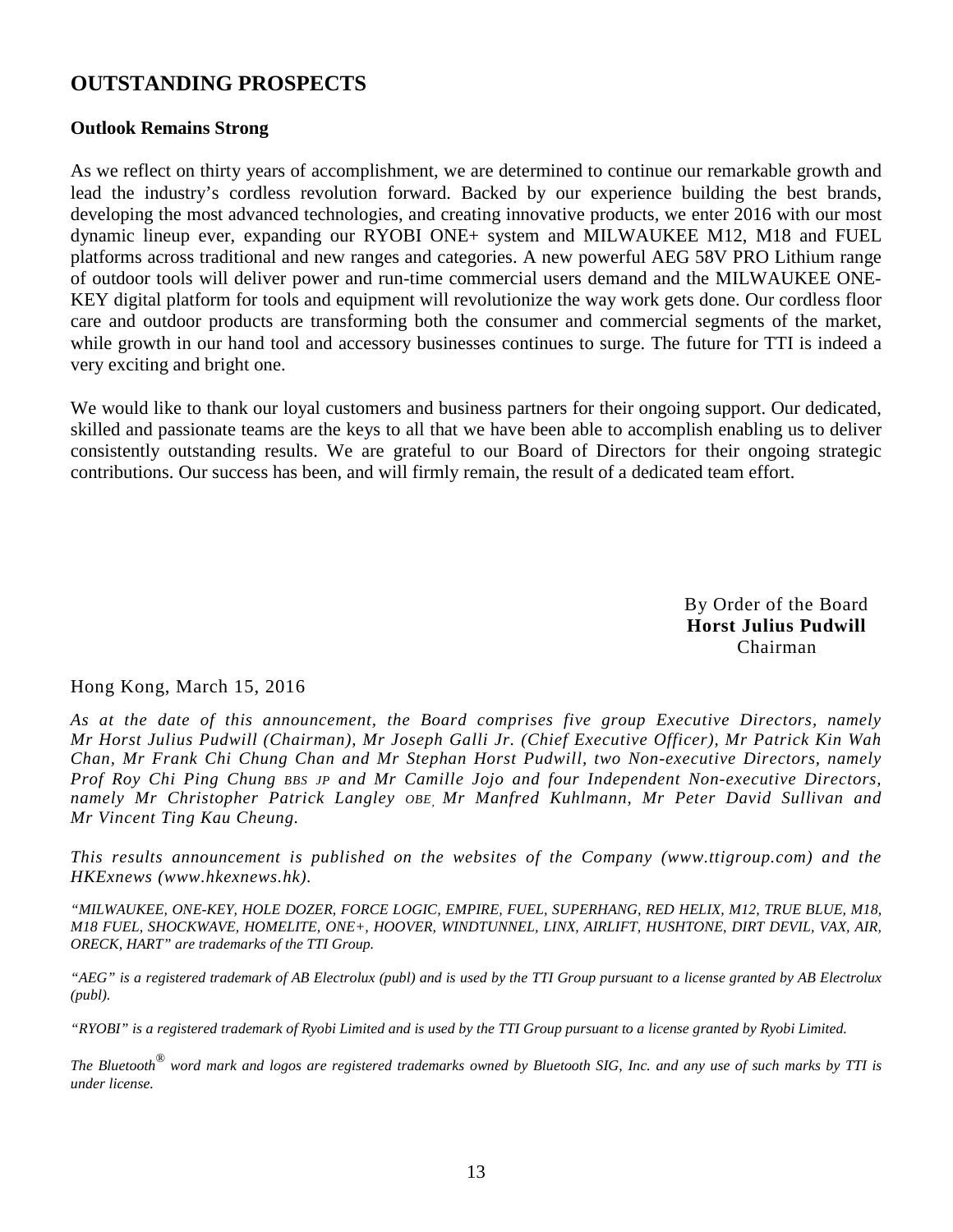# **RESULTS SUMMARY**

## **CONSOLIDATED STATEMENT OF PROFIT OR LOSS AND OTHER COMPREHENSIVE INCOME**

*For the year ended December 31, 2015* 

| <b>Notes</b>   | 2015                | 2014                                                                                                                  |
|----------------|---------------------|-----------------------------------------------------------------------------------------------------------------------|
|                | <b>US\$'000</b>     | US\$'000                                                                                                              |
| $\overline{2}$ | 5,038,004           | 4,752,960                                                                                                             |
|                | (3,240,365)         | (3,079,883)                                                                                                           |
|                |                     | 1,673,077                                                                                                             |
|                |                     | 3,443                                                                                                                 |
|                |                     | 14,529                                                                                                                |
|                |                     | (643, 817)                                                                                                            |
|                |                     | (564, 448)                                                                                                            |
|                |                     | (117,992)                                                                                                             |
| $\overline{4}$ | (23, 435)           | (39, 633)                                                                                                             |
|                |                     |                                                                                                                       |
|                | 386,957             | 325,159                                                                                                               |
| 5              | (32, 814)           | (25,680)                                                                                                              |
|                |                     |                                                                                                                       |
|                |                     | 299,479                                                                                                               |
|                |                     |                                                                                                                       |
|                |                     |                                                                                                                       |
|                | (2,804)             | (6, 867)                                                                                                              |
|                |                     |                                                                                                                       |
|                |                     |                                                                                                                       |
|                |                     | 21,562                                                                                                                |
|                |                     | (26, 624)                                                                                                             |
|                |                     |                                                                                                                       |
|                | (81,550)            | (11, 929)                                                                                                             |
|                |                     | 287,550                                                                                                               |
|                | $\mathfrak{Z}$<br>6 | 1,797,639<br>5,297<br>10,577<br>(697, 598)<br>(577, 735)<br>(127,788)<br>354,143<br>(30, 262)<br>(48, 484)<br>272,593 |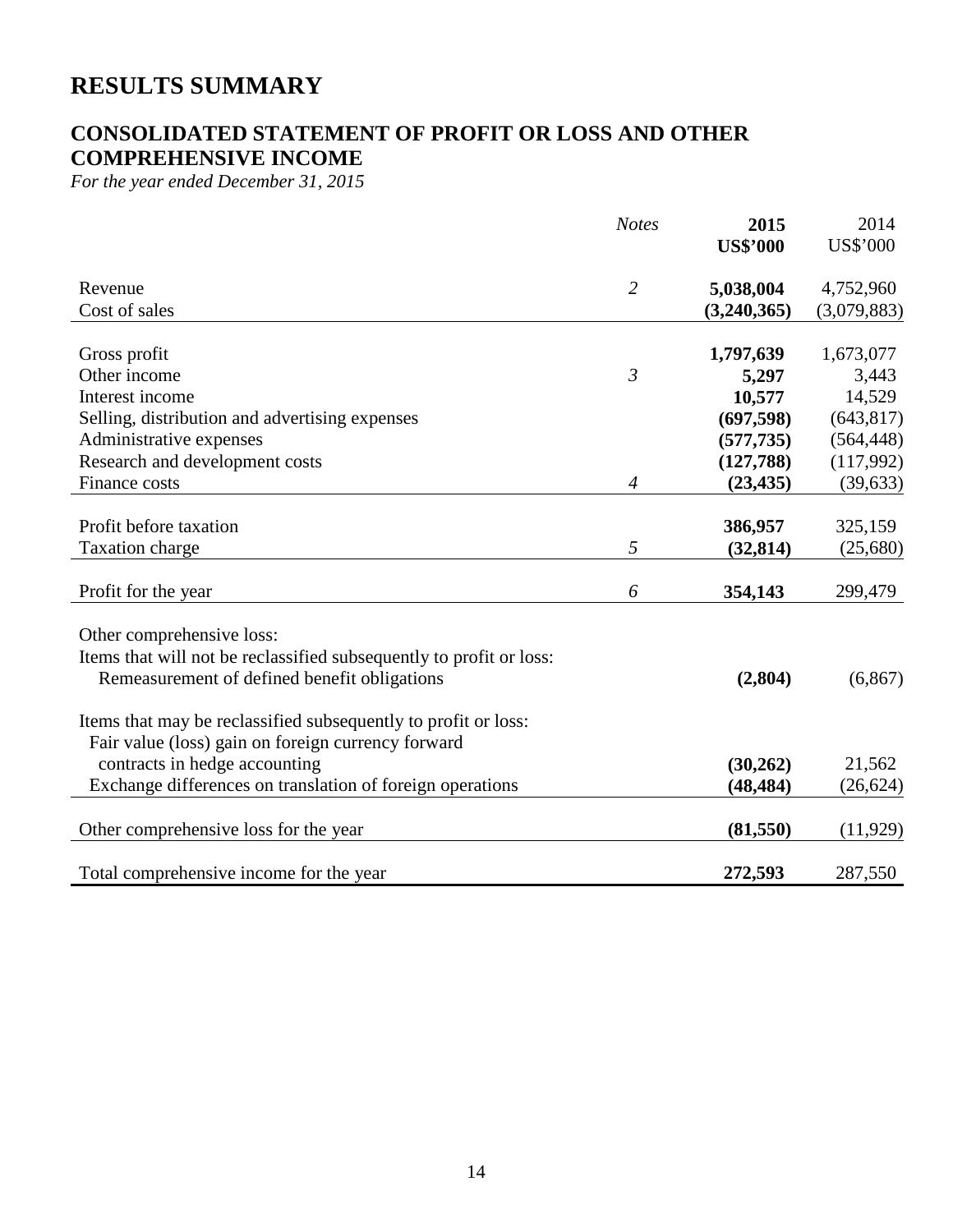|                                             | <b>Note</b> | 2015            | 2014     |
|---------------------------------------------|-------------|-----------------|----------|
|                                             |             | <b>US\$'000</b> | US\$'000 |
| Profit for the year attributable to:        |             |                 |          |
| Owners of the Company                       |             | 354,427         | 300,330  |
| Non-controlling interests                   |             | (284)           | (851)    |
|                                             |             | 354,143         | 299,479  |
| Total comprehensive income attributable to: |             |                 |          |
| Owners of the Company                       |             | 272,877         | 288,401  |
| Non-controlling interests                   |             | (284)           | (851)    |
|                                             |             | 272,593         | 287,550  |
| Earnings per share (US cents)               | 7           |                 |          |
| <b>Basic</b>                                |             | 19.37           | 16.41    |
| Diluted                                     |             | 19.28           | 16.34    |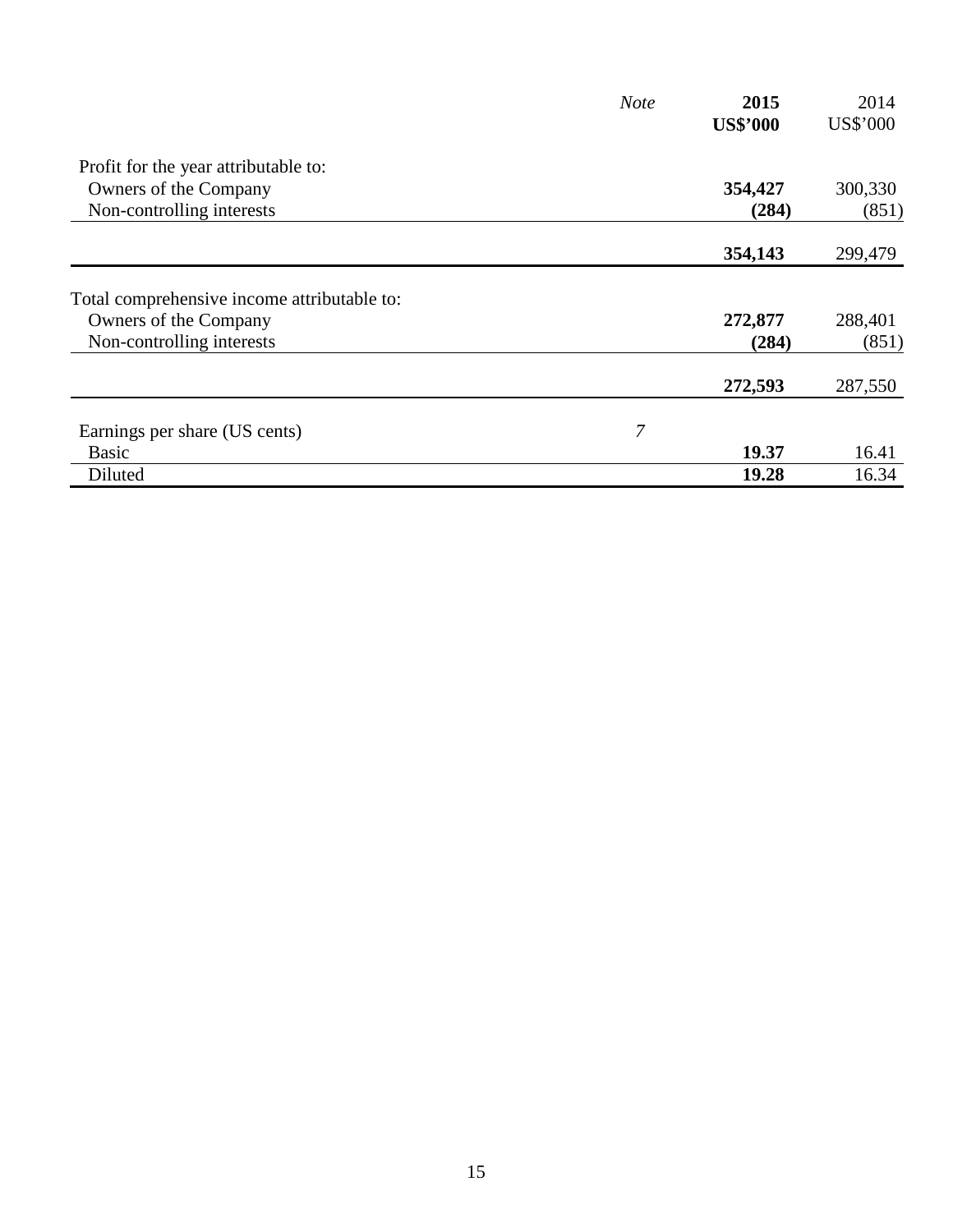## **CONSOLIDATED STATEMENT OF FINANCIAL POSITION**

*As at December 31, 2015* 

|                                                        | <b>Notes</b> | 2015            | 2014            |
|--------------------------------------------------------|--------------|-----------------|-----------------|
|                                                        |              | <b>US\$'000</b> | <b>US\$'000</b> |
| <b>ASSETS</b>                                          |              |                 |                 |
| <b>Non-current assets</b>                              |              |                 |                 |
| Property, plant and equipment                          | 8 & 12       | 538,466         | 425,366         |
| Lease prepayments                                      |              | 32,441          | 34,706          |
| Goodwill                                               |              | 553,789         | 554,137         |
| Intangible assets                                      |              | 520,935         | 496,082         |
| Interests in associates                                |              | 6,588           | 6,515           |
| Available-for-sale investments                         |              | 495             | 509             |
| Derivative financial instruments                       |              | 10,544          | 11,635          |
| Deferred tax assets                                    |              | 146,064         | 86,911          |
|                                                        |              |                 |                 |
|                                                        |              | 1,809,322       | 1,615,861       |
| <b>Current assets</b>                                  |              |                 |                 |
| Inventories                                            |              | 1,190,331       | 1,056,329       |
| Trade and other receivables                            | 9            | 849,488         | 819,951         |
| Deposits and prepayments                               |              | 117,400         | 85,967          |
| <b>Bills</b> receivable                                |              | 27,277          | 31,600          |
| Tax recoverable                                        |              | 8,080           | 6,448           |
| Trade receivables from an associate                    |              | 2,681           | 4,011           |
| Derivative financial instruments                       |              | 22,415          | 39,666          |
| Held-for-trading investments                           |              | 1,116           | 1,155           |
| Bank balances, deposits and cash                       |              | 774,608         | 690,395         |
|                                                        |              |                 |                 |
|                                                        |              | 2,993,396       | 2,735,522       |
| <b>Current liabilities</b>                             |              |                 |                 |
| Trade and other payables                               | 10           | 1,160,494       | 1,135,530       |
| Bills payable                                          |              | 37,440          | 46,845          |
| Warranty provision                                     |              | 75,193          | 65,819          |
| Tax payable                                            |              | 110,353         | 57,945          |
| Derivative financial instruments                       |              | 14,028          | 11,499          |
| Obligations under finance leases - due within one year |              | 2,153           | 2,277           |
| Discounted bills with recourse                         |              | 77,629          | 72,652          |
| Unsecured borrowings - due within one year             |              | 588,341         | 552,048         |
| <b>Bank</b> overdrafts                                 |              | 3,837           | 2,619           |
|                                                        |              | 2,069,468       | 1,947,234       |
|                                                        |              |                 |                 |
| Net current assets                                     |              | 923,928         | 788,288         |
| Total assets less current liabilities                  |              | 2,733,250       | 2,404,149       |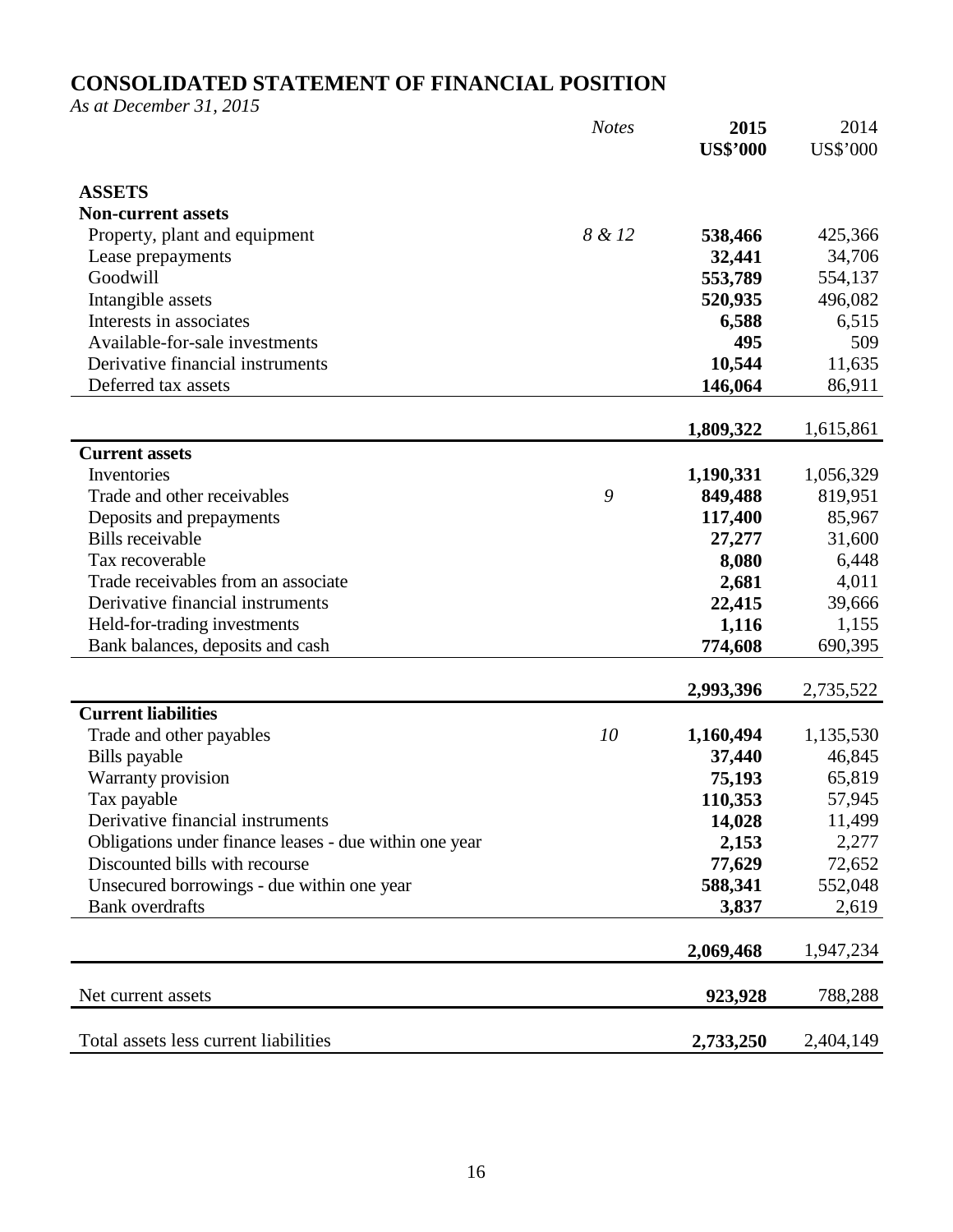|                                                       | <b>Note</b> | 2015            | 2014      |
|-------------------------------------------------------|-------------|-----------------|-----------|
|                                                       |             | <b>US\$'000</b> | US\$'000  |
| <b>Capital and Reserves</b>                           |             |                 |           |
| Share capital                                         | 11          | 647,109         | 643,914   |
| Reserves                                              |             | 1,508,874       | 1,323,239 |
| Equity attributable to Owners of the Company          |             | 2,155,983       | 1,967,153 |
| Non-controlling interests                             |             | (411)           | (127)     |
| Total equity                                          |             | 2,155,572       | 1,967,026 |
|                                                       |             |                 |           |
| <b>Non-current Liabilities</b>                        |             |                 |           |
| Obligations under finance leases - due after one year |             | 10,402          | 11,135    |
| Unsecured borrowings - due after one year             |             | 456,680         | 322,216   |
| Retirement benefit obligations                        |             | 99,896          | 99,407    |
| Deferred tax liabilities                              |             | 10,700          | 4,365     |
|                                                       |             | 577,678         | 437,123   |
| Total equity and non-current liabilities              |             | 2,733,250       | 2,404,149 |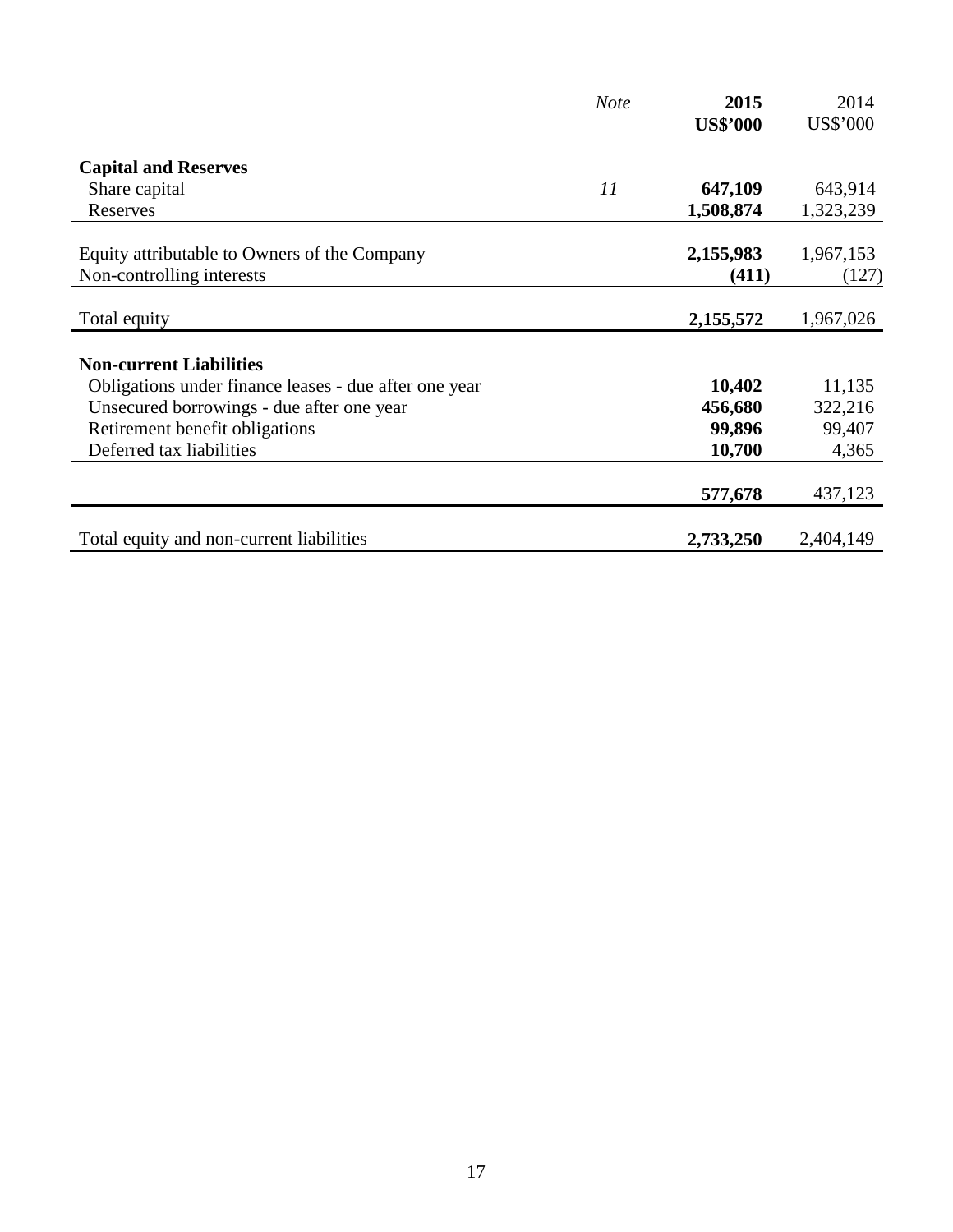## **NOTES TO THE FINANCIAL STATEMENTS**

### **1. Basis of Preparation and Accounting Policies**

The consolidated financial statements have been prepared on the historical cost basis except for certain financial instruments that are measured at fair values, as appropriate.

The consolidated financial statements have been prepared in accordance with Hong Kong Financial Reporting Standards ("HKFRSs").

In the current year, the Group has applied the following amendments to HKFRSs issued by the Hong Kong Institute of Certified Public Accountants ("HKICPA"):

| Amendments to HKAS 19 | Defined Benefit Plans: Employee Contributions |
|-----------------------|-----------------------------------------------|
| Amendments to HKFRSs  | Annual Improvements to HKFRSs 2010-2012 Cycle |
| Amendments to HKFRSs  | Annual Improvements to HKFRSs 2011-2013 Cycle |

The application of the amendments to HKFRSs in the current year has had no material impact on the Group's financial performance and positions for the current and prior years and/or on the disclosures set out in these consolidated financial statements.

#### **New and revised HKFRSs issued but not yet effective**

The Group has not early applied the following new and revised HKFRSs that have been issued but are not yet effective as at January 1, 2015:

| HKFRS 9                               | Financial Instruments <sup>1</sup>                                                                    |
|---------------------------------------|-------------------------------------------------------------------------------------------------------|
| HKFRS 14                              | Regulatory Deferral Accounts <sup>2</sup>                                                             |
| HKFRS 15                              | Revenue from Contracts with Customers <sup>1</sup>                                                    |
| Amendments to HKFRS 11                | Accounting for Acquisitions of Interests in Joint<br>Operations <sup>3</sup>                          |
| Amendments to HKAS 1                  | Disclosure Initiative <sup>3</sup>                                                                    |
| Amendments to HKAS 16<br>and HKAS 38  | Clarification of Acceptable Methods of Depreciation and<br>Amortisation $3$                           |
| Amendments to HKFRSs                  | Annual Improvements to HKFRSs 2012 - 2014 Cycle <sup>3</sup>                                          |
| Amendments to HKAS 16<br>and HKAS 41  | Agriculture: Bearer Plants <sup>3</sup>                                                               |
| Amendments to HKAS 27                 | Equity Method in Separate Financial Statements <sup>3</sup>                                           |
| Amendments to HKFRS 10<br>and HKAS 28 | Sale or Contribution of Assets between an Investor and<br>its Associate or Joint Venture <sup>4</sup> |
| Amendments to HKFRS 10,               | Investment Entities: Applying the Consolidation                                                       |
| HKFRS 12 and HKAS 28                  | Exception <sup>3</sup>                                                                                |

1 Effective for annual periods beginning on or after January 1, 2018.

- 2 Effective for first annual HKFRS financial statements beginning on or after January 1, 2016.
- 3 Effective for annual periods beginning on or after January 1, 2016.
- 4 Effective for annual periods beginning on or a date to be determined.

Other than described below, the directors of the Company consider the application of the new and revised HKFRSs would not have any material impact on the consolidated financial statements.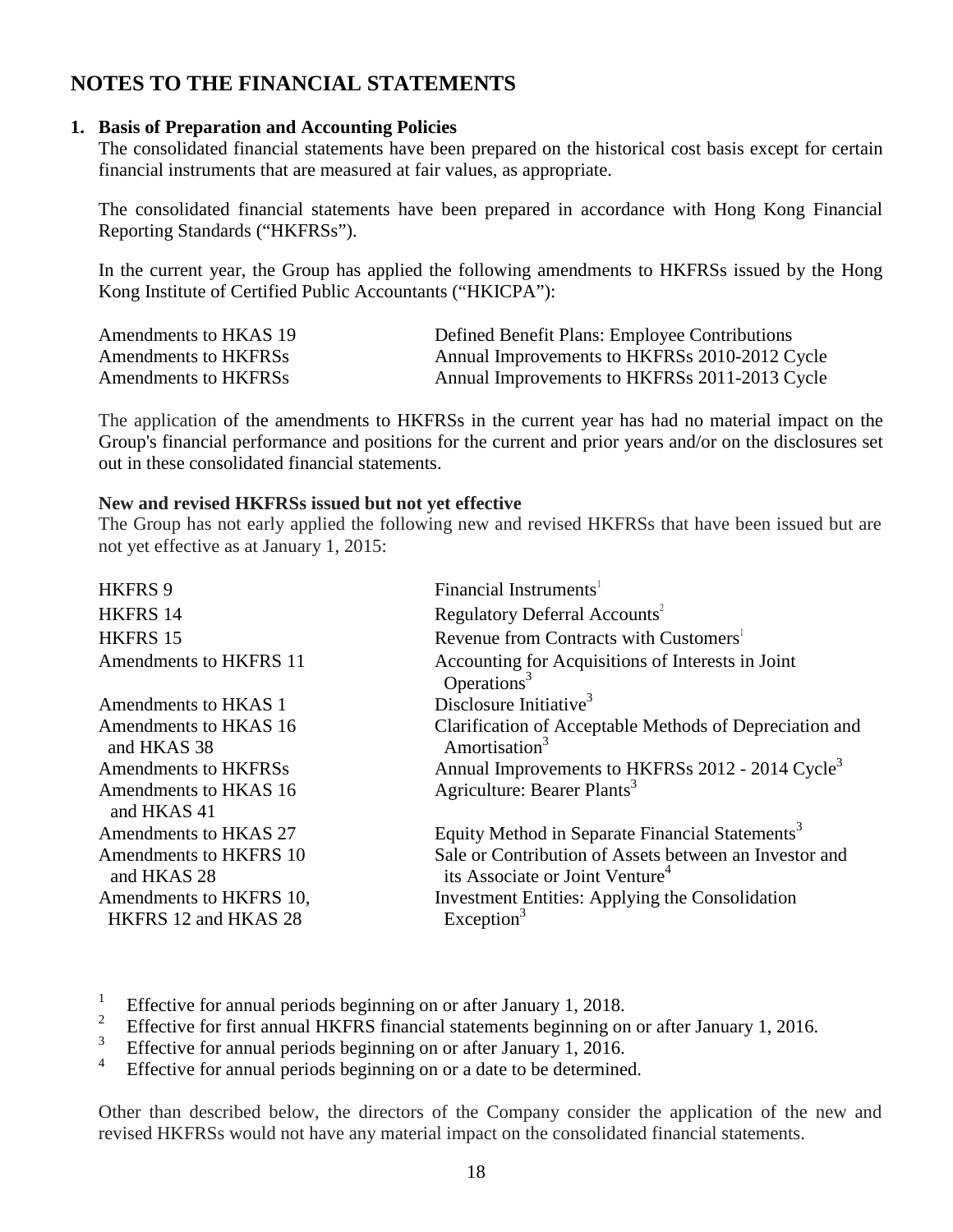### **HKFRS 9 Financial Instruments**

HKFRS 9 issued in 2009 introduces new requirements for the classification and measurement of financial assets. HKFRS 9 amended in 2010 includes the requirements for the classification and measurement of financial liabilities and for derecognition, and further amended in 2013 to include the new requirements for hedge accounting. Another revised version of HKFRS 9 was issued in 2014 mainly to include a) impairment requirements for financial assets and b) limited amendments to the classification and measurement requirements by introducing a 'fair value through other comprehensive income' (FVTOCI) measurement category for certain simple debt instruments.

Key requirements of HKFRS 9 are described as follows:

- All recognised financial assets that are within the scope of HKAS 39 Financial Instruments: Recognition and Measurement are subsequently measured at amortised cost or fair value. Specifically, debt investments that are held within a business model whose objective is to collect the contractual cash flows, and that have contractual cash flows that are solely payments of principal and interest on the principal outstanding are generally measured at amortised cost at the end of subsequent accounting periods. Debt instruments that are held within a business model whose objective is achieved both by collecting contractual cash flows and selling financial assets, and that have contractual terms of the financial asset give rise on specified dates to cash flows that are solely payments of principal and interest on the principal amount outstanding, are measured at FVTOCI. All other debt investments and equity investments are measured at their fair value at the end of subsequent accounting periods. In addition, under HKFRS 9, entities may make an irrevocable election to present subsequent changes in the fair value of an equity investment (that is not held for trading) in other comprehensive income, with only dividend income generally recognised in profit or loss.
- With regard to the measurement of financial liabilities designated as at fair value through profit or loss, HKFRS 9 requires that the amount of change in the fair value of the financial liability that is attributable to changes in the credit risk of that liability is presented in other comprehensive income, unless the recognition of the effects of changes in the liability's credit risk in other comprehensive income would create or enlarge an accounting mismatch in profit or loss. Changes in fair value of financial liabilities attributable to changes in the financial liabilities' credit risk are not subsequently reclassified to profit or loss. Under HKAS 39, the entire amount of the change in the fair value of the financial liability designated as fair value through profit or loss was presented in profit or loss.
- In relation to the impairment of financial assets, HKFRS 9 requires an expected credit loss model, as opposed to an incurred credit loss model under HKAS 39. The expected credit loss model requires an entity to account for expected credit losses and changes in those expected credit losses at each reporting date to reflect changes in credit risk since initial recognition. In other words, it is no longer necessary for a credit event to have occurred before credit losses are recognised.
- The new general hedge accounting requirements retain the three types of hedge accounting. However, greater flexibility has been introduced to the types of transactions eligible for hedge accounting, specifically broadening the types of instruments that qualify for hedging instruments and the types of risk components of non-financial items that are eligible for hedge accounting. In addition, the effectiveness test has been overhauled and replaced with the principle of an 'economic relationship'. Retrospective assessment of hedge effectiveness is also no longer required. Enhanced disclosure requirements about an entity's risk management activities have also been introduced.

The directors anticipate that the adoption of HKFRS 9 in the future may have an impact on amounts reported in respect of the Group's financial assets and financial liabilities. However, it is not practicable to provide a reasonable estimate of that effect until a detailed review has been completed.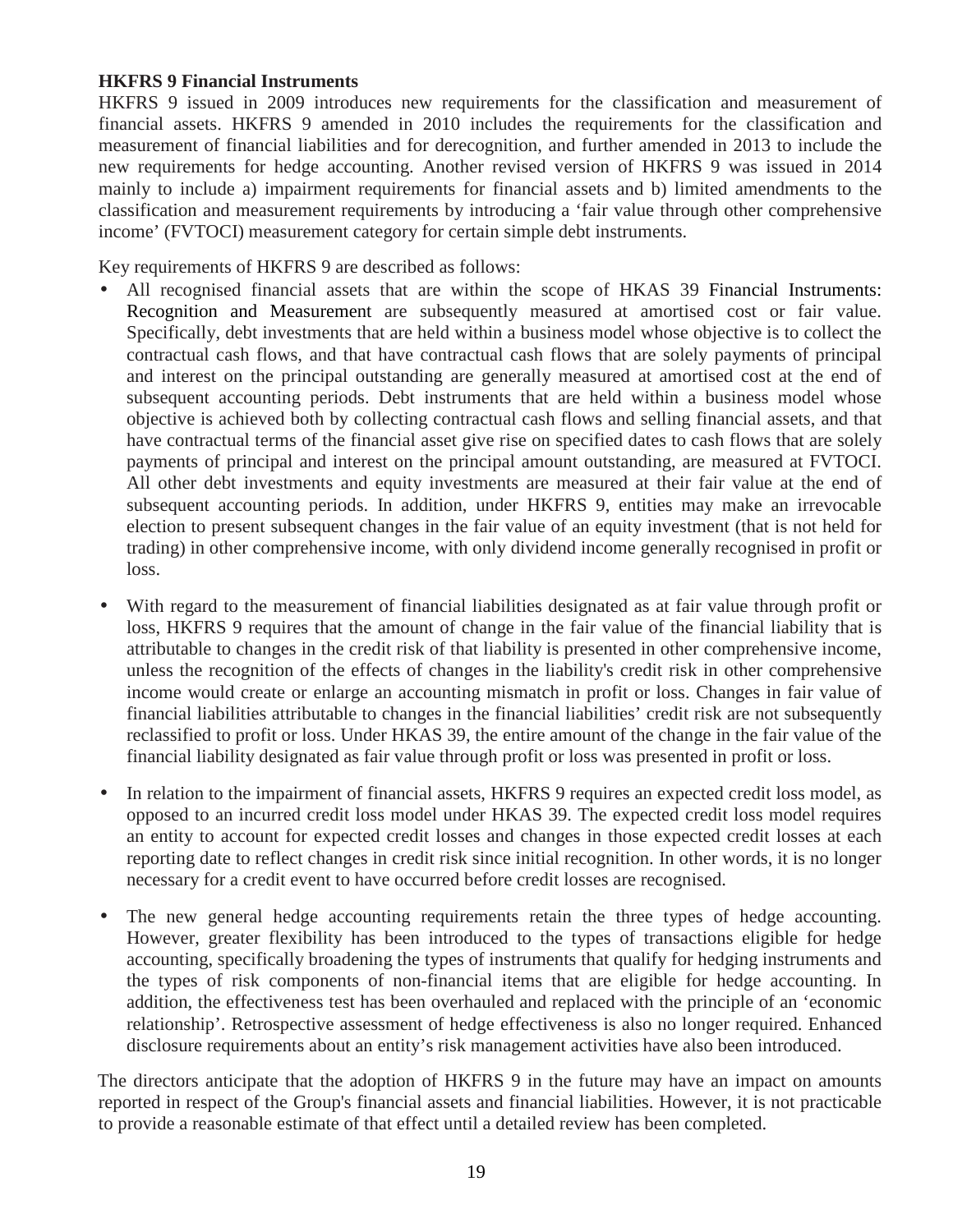### **2. Segment Information**

Information reported to the executive directors of the Company, being the chief operating decision makers, for the purposes of resources allocation and assessment of segment performance focuses on the types of goods sold.

The principal categories of goods supplied are "Power Equipment" and "Floor Care and Appliances". The Group's operating segments under HKFRS 8 are as follows:

- 1. Power Equipment sales of power tools, power tool accessories, outdoor products, and outdoor product accessories for consumer, trade, professional and industrial users. The products are available under the MILWAUKEE, EMPIRE, AEG, RYOBI and HOMELITE brands plus original equipment manufacturer ("OEM") customers.
- 2. Floor Care and Appliances sales of floor care products and floor care accessories under the HOOVER, DIRT DEVIL, VAX and ORECK brands plus OEM customers.

Information regarding the above segments is reported below.

#### **Segment revenue and results**

The following is an analysis of the Group's revenue and results by reportable and operating segments for the year:

For the year ended December 31, 2015

|                        |                 | <b>Floor Care</b> |                     |                     |
|------------------------|-----------------|-------------------|---------------------|---------------------|
|                        | <b>Power</b>    | and               |                     |                     |
|                        | Equipment       | <b>Appliances</b> | <b>Eliminations</b> | <b>Consolidated</b> |
|                        | <b>US\$'000</b> | <b>US\$'000</b>   | <b>US\$'000</b>     | <b>US\$'000</b>     |
| <b>Segment revenue</b> |                 |                   |                     |                     |
| <b>External sales</b>  | 3,972,081       | 1,065,923         | -                   | 5,038,004           |
| Inter-segment sales    | 17              | 1,009             | (1,026)             |                     |
| Total segment revenue  | 3,972,098       | 1,066,932         | (1,026)             | 5,038,004           |

Inter-segment sales are charged at prevailing market rates.

| <b>Result</b>          |         |        |                |           |
|------------------------|---------|--------|----------------|-----------|
| Segment results        | 379,302 | 20,513 | $\blacksquare$ | 399,815   |
| Interest income        |         |        |                | 10,577    |
| Finance costs          |         |        |                | (23, 435) |
| Profit before taxation |         |        |                | 386,957   |
| Taxation charge        |         |        |                | (32, 814) |
| Profit for the year    |         |        |                | 354,143   |

Segment results represent the profit earned by each segment without the allocation of interest income and finance costs. This is the measure reported to the executive directors of the Company for the purpose of resources allocation and performance assessment.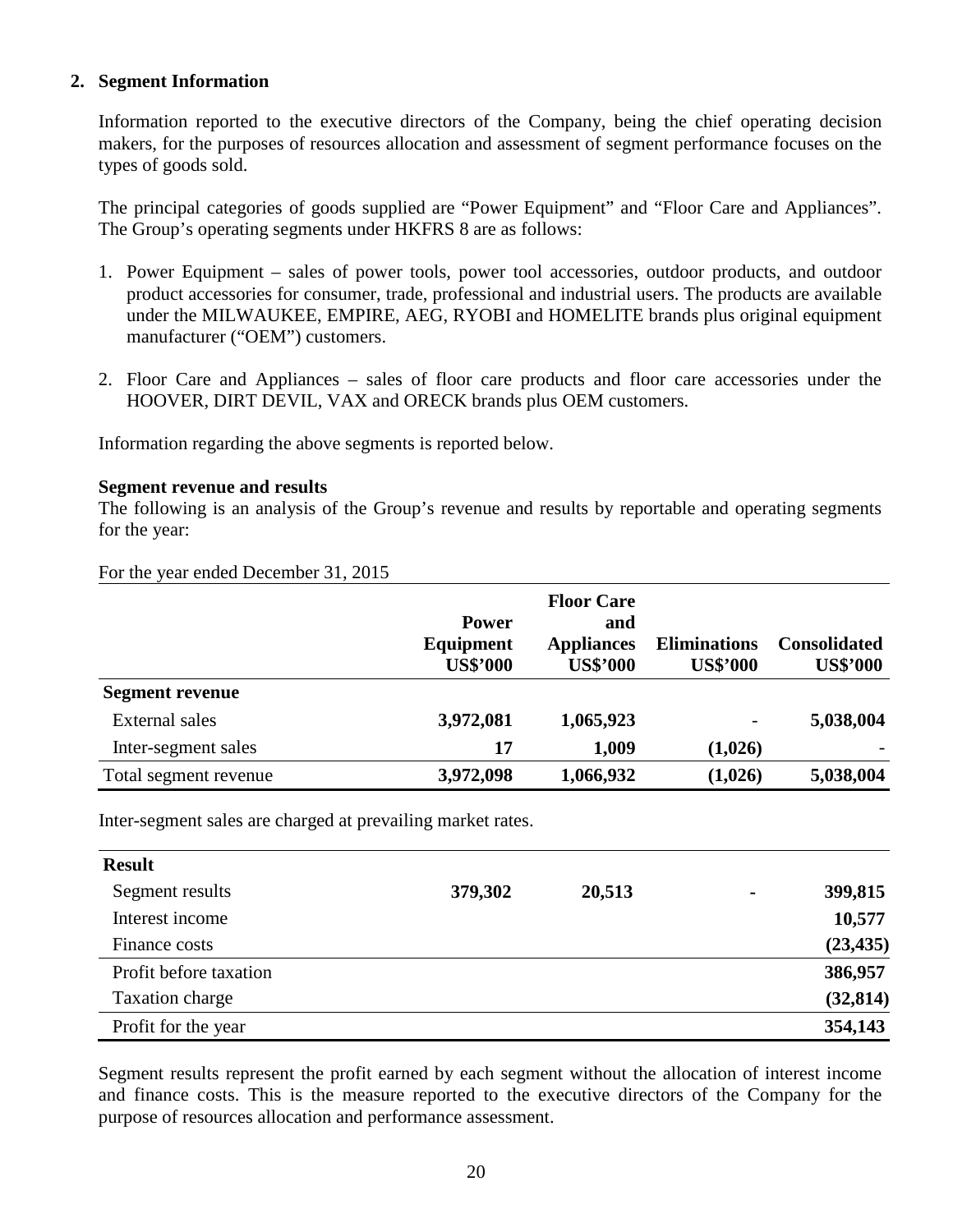## **Segment revenue and results**

For the year ended December 31, 2014

|                        |                 | <b>Floor Care</b> |              |              |
|------------------------|-----------------|-------------------|--------------|--------------|
|                        | Power           | and               |              |              |
|                        | Equipment       | Appliances        | Eliminations | Consolidated |
|                        | <b>US\$'000</b> | <b>US\$'000</b>   | US\$'000     | US\$'000     |
| <b>Segment revenue</b> |                 |                   |              |              |
| <b>External sales</b>  | 3,552,790       | 1,200,170         |              | 4,752,960    |
| Inter-segment sales    |                 | 923               | (923)        |              |
| Total segment revenue  | 3,552,790       | 1,201,093         | (923)        | 4,752,960    |

Inter-segment sales are charged at prevailing market rates.

| <b>Result</b>          |         |        |                          |           |
|------------------------|---------|--------|--------------------------|-----------|
| Segment results        | 292,336 | 57,927 | $\overline{\phantom{a}}$ | 350,263   |
| Interest income        |         |        |                          | 14,529    |
| Finance costs          |         |        |                          | (39, 633) |
| Profit before taxation |         |        |                          | 325,159   |
| Taxation charge        |         |        |                          | (25,680)  |
| Profit for the year    |         |        |                          | 299,479   |

### **Revenue from major products**

The following is an analysis of the Group's revenue from its major products:

|                           | 2015            | 2014      |
|---------------------------|-----------------|-----------|
|                           | <b>US\$'000</b> | US\$'000  |
| Power Equipment           | 3,972,081       | 3,552,790 |
| Floor Care and Appliances | 1,065,923       | 1,200,170 |
| Total                     | 5,038,004       | 4,752,960 |

### **Geographical information**

The Group's revenue from external customers by geographical location, determined based on the location of the customer by geographical location are detailed below:

|                 | 2015<br><b>US\$'000</b> | 2014<br><b>US\$'000</b> |
|-----------------|-------------------------|-------------------------|
| North America   | 3,772,235               | 3,393,493               |
| Europe          | 861,029                 | 968,544                 |
| Other countries | 404,740                 | 390,923                 |
| Total           | 5,038,004               | 4,752,960               |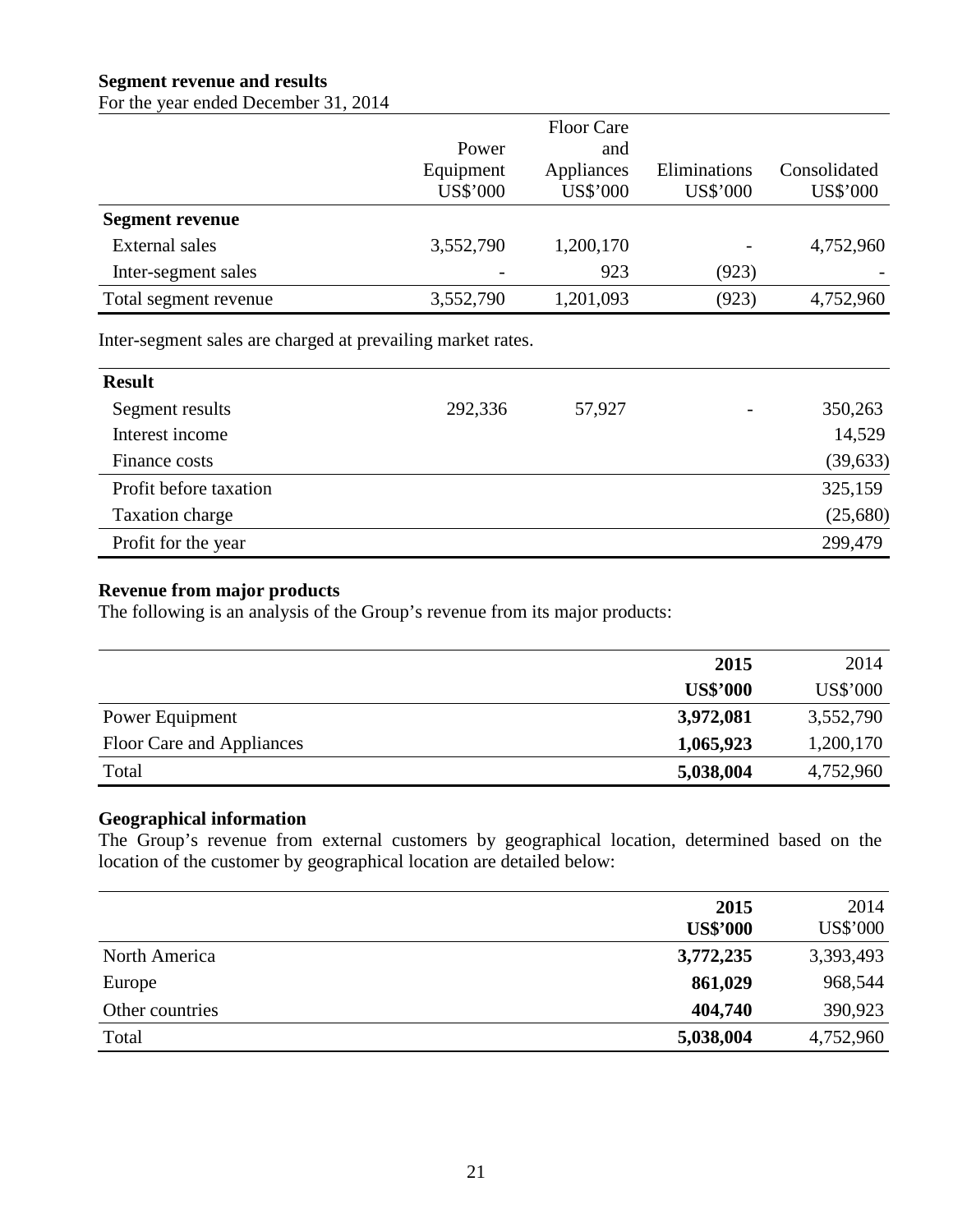#### **Information about major customer**

During the years ended December 31, 2015 and 2014, the Group's largest customer contributed total revenue of US\$2,148,906,000 (2014: US\$1,779,833,000), of which US\$2,067,735,000 (2014: US\$1,717,950,000) was under the Power Equipment segment and US\$81,171,000 (2014: US\$61,883,000) was under the Floor Care and Appliances segment. There is no other customer contributing more than 10% of total revenue.

#### **3. Other Income**

Other income in both 2015 and 2014 mainly comprises of sales of scrap materials and claims and reimbursements from customers and vendors.

#### **4. Finance Costs**

|                                  | 2015            | 2014     |
|----------------------------------|-----------------|----------|
|                                  | <b>US\$'000</b> | US\$'000 |
| Interest on:                     |                 |          |
| Bank borrowings and overdrafts   | 20,843          | 31,870   |
| Obligations under finance leases | 845             | 325      |
| Fixed interest rate notes        | 1,747           | 7,438    |
|                                  | 23,435          | 39,633   |

#### **5. Taxation Charge**

|                                 | 2015            | 2014            |
|---------------------------------|-----------------|-----------------|
|                                 | <b>US\$'000</b> | <b>US\$'000</b> |
| The total tax charge comprises: |                 |                 |
| Hong Kong Profits Tax           | (2,089)         | (3,485)         |
| Overseas tax                    | (81,721)        | (32,005)        |
| Deferred tax                    | 50,996          | 9,810           |
|                                 | (32, 814)       | (25,680)        |

Hong Kong Profits Tax is calculated at 16.5% of the estimated assessable profit for both years.

Taxation arising in other jurisdictions is calculated at the rates prevailing in the relevant jurisdictions.

### **6. Profit for the Year**

|                                                                | 2015            | 2014     |
|----------------------------------------------------------------|-----------------|----------|
|                                                                | <b>US\$'000</b> | US\$'000 |
| Profit for the year has been arrived at after charging:        |                 |          |
| Amortisation of intangible assets                              | 78,422          | 66,802   |
| Amortisation of lease prepayments                              | 739             | 802      |
| Depreciation and amortisation on property, plant and equipment | 90,785          | 80,848   |
| Staff costs                                                    | 621,222         | 579,881  |

Staff costs disclosed above do not include an amount of US\$105,709,000 (2014: US\$97,684,000) incurred of staff costs relating to research and development activities.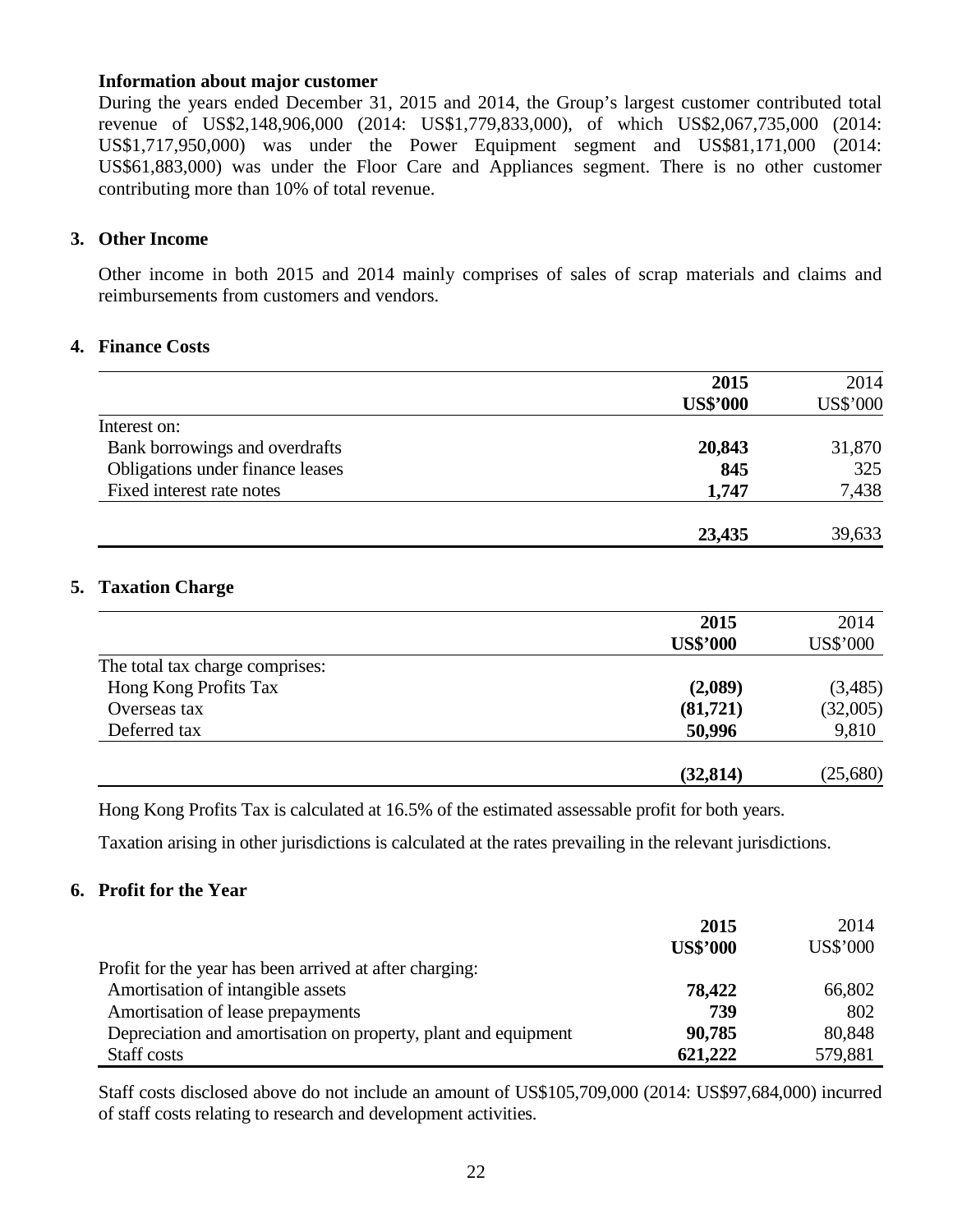## **7. Earnings per Share**

 The calculation of the basic and diluted earnings per share attributable to Owners of the Company is based on the following data:

|                                                                                                                                 | 2015<br><b>US\$'000</b> | 2014<br>US\$'000 |
|---------------------------------------------------------------------------------------------------------------------------------|-------------------------|------------------|
| Earnings for the purposes of basic and diluted earnings per share:<br>Profit for the year attributable to Owners of the Company | 354,427                 | 300,330          |
|                                                                                                                                 |                         |                  |
| Weighted average number of ordinary shares for the purpose of<br>basic earnings per share                                       | 1,830,134,915           | 1,830,438,103    |
| Effect of dilutive potential ordinary shares:                                                                                   |                         |                  |
| Share options                                                                                                                   | 7,351,461               | 7,778,724        |
| Share award                                                                                                                     | 402,825                 | 28,773           |
| Weighted average number of ordinary shares for the purpose of                                                                   |                         |                  |
| diluted earnings per share                                                                                                      | 1,837,889,201           | 1,838,245,600    |

### **8. Additions of Property, Plant and Equipment**

 During the year, the Group spent approximately US\$162 million (2014: US\$154 million) on the acquisition of property, plant and equipment.

 The Group also acquired two companies which hold leasehold land and building located in Hong Kong for a consideration of US\$70 million.

## **9. Trade and Other Receivables**

The Group has a policy of allowing credit periods ranging mainly from 30 days to 120 days. The aging analysis of trade receivables, net of allowances for doubtful debts, presented on the basis of the revenue recognition date, which is usually the invoice date, at the end of the reporting period is as follows:

|                         | 2015            | 2014     |
|-------------------------|-----------------|----------|
|                         | <b>US\$'000</b> | US\$'000 |
| $0$ to 60 days          | 699,592         | 651,192  |
| 61 to 120 days          | 90,601          | 84,514   |
| 121 days or above       | 37,744          | 37,264   |
| Total trade receivables | 827,937         | 772,970  |
| Other receivables       | 21,551          | 46,981   |
|                         |                 |          |
|                         | 849,488         | 819,951  |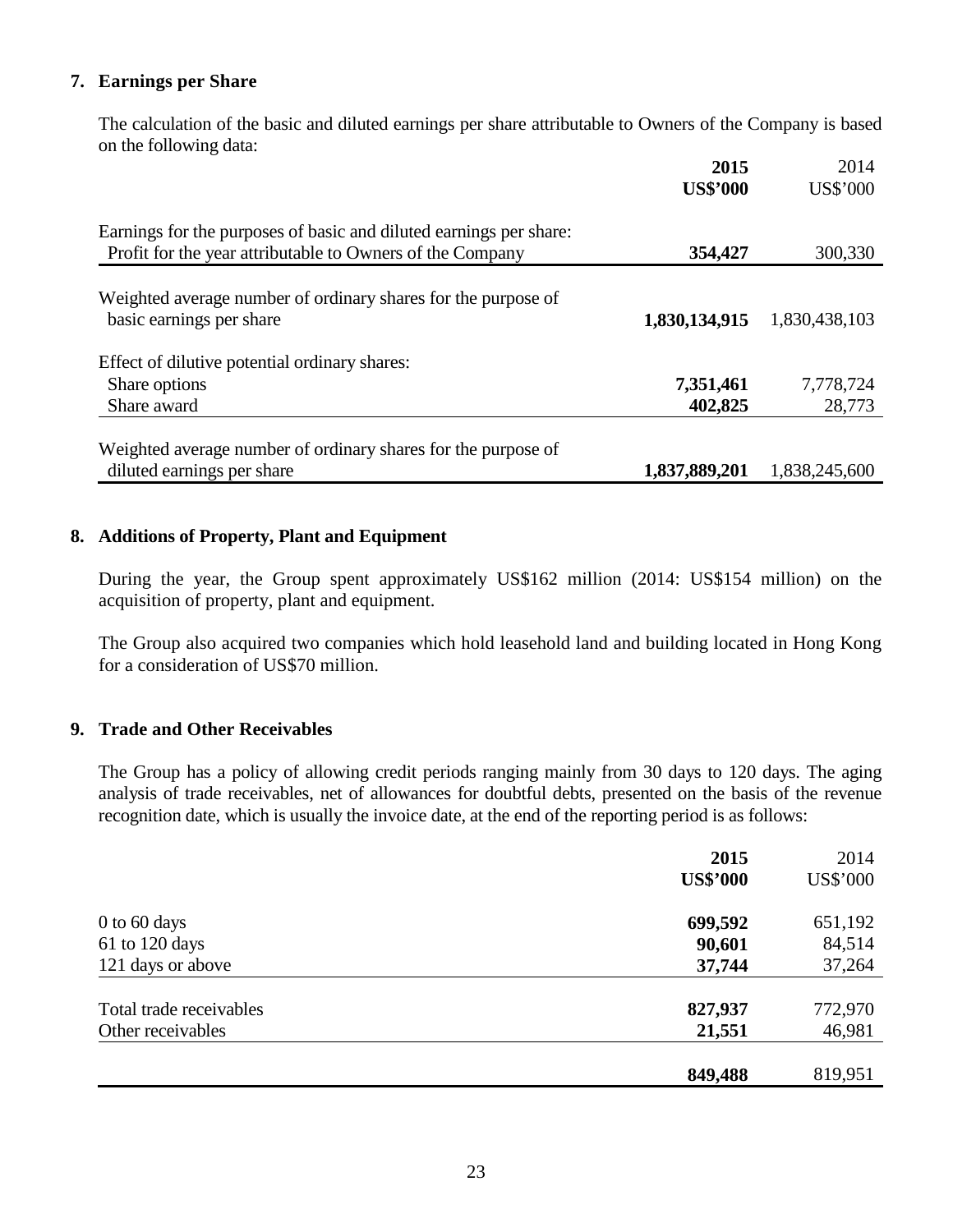## **10. Trade and Other Payables**

The aging analysis of trade payables presented based on the invoice date at the end of the reporting period is as follows:

|                      | 2015            | 2014      |
|----------------------|-----------------|-----------|
|                      | <b>US\$'000</b> | US\$'000  |
| $0$ to 60 days       | 523,034         | 541,681   |
| 61 to 120 days       | 140,479         | 149,729   |
| 121 days or above    | 9,734           | 5,076     |
| Total trade payables | 673,247         | 696,486   |
| Other payables       | 487,247         | 439,044   |
|                      |                 |           |
|                      | 1,160,494       | 1,135,530 |

The credit period on the purchase of goods ranges from 30 days to 120 days (2014: 30 days to 120 days). The Group has financial risk management policies in place to ensure that all payables are settled within the credit time frame.

## **11. Share Capital**

|                                        | 2015          | 2014          | 2015            | 2014     |
|----------------------------------------|---------------|---------------|-----------------|----------|
|                                        | Number of     | Number of     | <b>US\$'000</b> | US\$'000 |
|                                        | shares        | shares        |                 |          |
| <b>Ordinary shares</b>                 |               |               |                 |          |
| Authorised shares                      | 2,400,000,000 | 2,400,000,000 | N/A             | N/A      |
| Issued and fully paid:                 |               |               |                 |          |
| At the beginning of the year           | 1,831,346,941 | 1,829,883,941 | 643,914         | 23,471   |
| Issue of shares upon exercise of share |               |               |                 |          |
| options                                | 2,390,000     | 2,328,000     | 3,195           | 1,408    |
| Buy-back of shares                     |               | (865,000)     |                 |          |
| Transfer of share premium and capital  |               |               |                 |          |
| redemption reserve upon abolition of   |               |               |                 |          |
| par value under the new Hong Kong      |               |               |                 |          |
| <b>Companies Ordinance</b>             |               |               |                 | 619,035  |
|                                        |               |               |                 |          |
| At the end of the year                 | 1,833,736,941 | 1,831,346,941 | 647,109         | 643,914  |